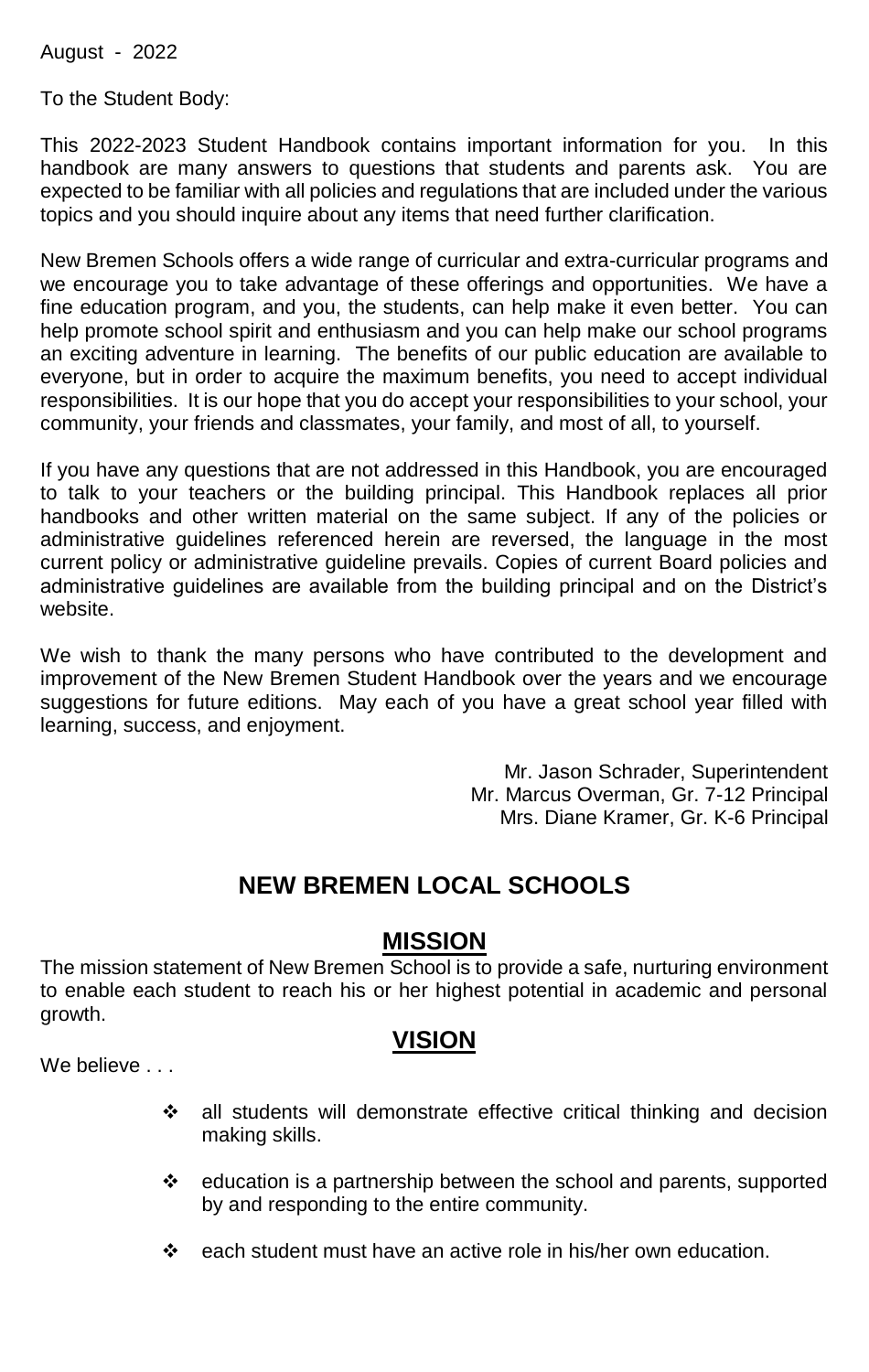- ❖ students are best able to learn in a supportive setting which fosters selfesteem and self-discipline.
- $\div$  students need a clean, healthy, and safe environment in which to learn.
- ❖ students must be encouraged to develop mutual respect for individual differences.

## **NONDISCRIMINATION**

The Board's policy of nondiscrimination extends to students, staff, job applicants, the general public, and individuals with whom it does business and applies to race, color, national origin, citizenship status, religion, sex, economic status, age, or disability.

#### **BOARD OF EDUCATION**

Mrs. Suzanne Wells, President Mrs. Michele Bambauer, Vice President Mr. Scott Bertke Mrs. Shelly Busse Mr. Cory Suchland

#### **ADMINISTRATION**

Mr. Jason Schrader, Superintendent Mr. Marcus Overman, Jr/Sr High **Principal** Mrs. Diane Kramer, Elementary **Principal** Mrs. Jill Ahlers, Treasurer

#### **SECRETARIES**

Mrs. Yvette Blaine Mrs. Heather Kuck Mrs. Becky Eyink

#### **NURSE**

Mrs. Lisa Steinke

**DIRECTOR OF TECHNOLOGY** Mr. Brian Puthoff

#### **ATHLETIC DIRECTOR**

Mr. Chad Wells

#### **ASST. TREASURER/EMIS** Mrs. Taylor Heckman

#### **CAFETERIA**

Mrs. Mary Williams, Head Cook Mrs. Cindy Evers Mrs. Tiz Frey Mrs. Julie Langhals Mrs. Nancy Riethman Mrs. Jenny Wendel Mrs. Laura Freels Mrs. Della Conradi

#### **CUSTODIANS**

Mrs. Wendy Anthony Mrs. Helen Moeder Mr. Eric Rauh Mrs. Diane Wendel Mrs. Laura Freels Mr. Scott Paul

#### **MAINTENANCE**

Mr. Jeremy Krieg

#### **BUS DRIVERS**

Mrs. Sue Burnell Mrs. Jackie Crites Mr. Mike Heuker Mr. Greg Mauer Mr. Rob Sniegowski Mr. Joe Thieman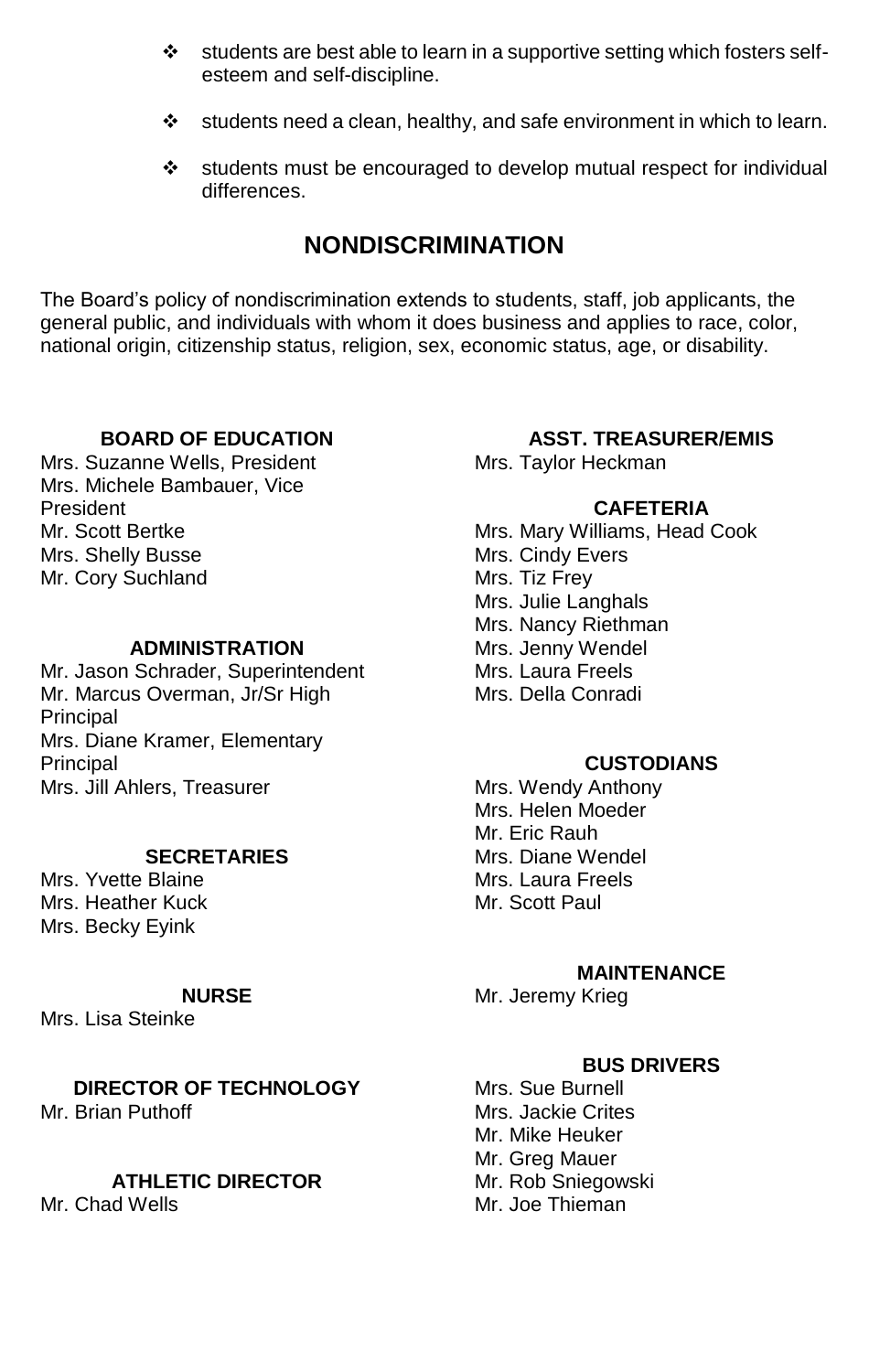### **JR/SR HIGH SCHOOL STAFF**

Ms. Jan Beyke – Math Mr. Josh Bowersock – Health/PE Mrs. Loresa Burden – Special Education Mrs. Shannon Heckman – Computers/Business Mr. Mike Heuker – PLTW/Industrial **Tech** Mrs. Maria Homan – Agriculture Mr. Dan Kanney – Science Mr. Ben Kramer – Social Studies Mr. Chris Lauterbach – Guidance Ms. Emily Mescher – English Mrs. Heather Moeller – Art Mr. Wince Morris – Instructional Aide Mrs. Theresa Newbright – English/Gifted Mrs. Heather Powers – Komminsk Center/Study Hall Mrs. Janelle Rinderle – Special **Education** Mrs. Cresta Ritter – Special Education/Family Consumer Science Ms. Sarah Ross – Spanish Mrs. Patty Ruckman – Choir Mr. Chris Schmidt – Social Studies Mrs. Kathy Schmitmeyer – Math Mrs. Jodi Schumm – English Mrs. Jen Sniegowski – Science Mrs. Laura Springer – Librarian/Study Hall Mrs. Kayla Steinemann – Science Mr. Andy Timmerman - Math Mrs. Jordyn Trabue – English Mr. Randy Trentman – Social Studies Mr. Chad Williams – Math/Technology Ms. Rachel Wrobbel – Band

## **ELEMENTARY SCHOOL STAFF**

Mrs. Lori Baker – Art Mrs. Veronica Bell – Special Education Mrs. Christine Bertke – 3A Mrs. Amy Burnett – Cross Categorical **Teacher** Mrs. Stephanie Elking – Special **Education** Mrs. Teresa Gusching-Heitkamp, Aide/Cafeteria Monitor Mrs. Darlene Gilberg – 4B Mrs. Judith Heitkamp – 1A Mrs. Tanya Homan – Kindergarten C Mrs. Becky Keller – 4C Mrs. Diana Kramer – 2C Mrs. Jodi Lange – 4A Mrs. Barbara Lemmon – 2A Mrs. Lauren Link – Guidance/School Psychologist Mrs. Tess Moeller – 5B Mrs. Alycia Niemeyer – 1B Mrs. Abby Pax – Kindergarten B Mrs. Jennifer Perryman – 3C Mrs. Amy Poeppelman – 6A Mrs. Andrea Quellhorst – Special **Education** Mrs. Lindsay Roiberg – 2B Mrs. Molly Rush – 3B Mr. Paxton Cesaroni – 6B Mrs. Donna Schmitmeyer – Kindergarten A Ms. Barbara Sims – 1C Ms. Holly Smith – Music/Gifted Mrs. Tracy Steinke – 5B Mr. Cory Stephens – 6C Mr. Craig Szymczak – Physical Education Mrs. Shelley This – Librarian/Gifted Mrs. Kate Timmerman – 5C Mrs. Joy Wells – Instructional Aide Mrs. Tricia Wendel – Title 1 Reading Mrs. Kelly Wilker – Special Education

## **STUDENT RESPONSIBILITIES**

The School's rules and procedures are designed to allow students to be educated in a safe and orderly environment. All students are expected to follow staff members' directions and to obey all school rules. In order to keep parents informed of their child's progress in school, parents will be provided information on a regular basis and whenever concerns arise. Many times, it will be the responsibility of the student to deliver the information. The School, however, will provide opportunities for the parent to receive communication and updates via face-to-face meetings, email, and mail.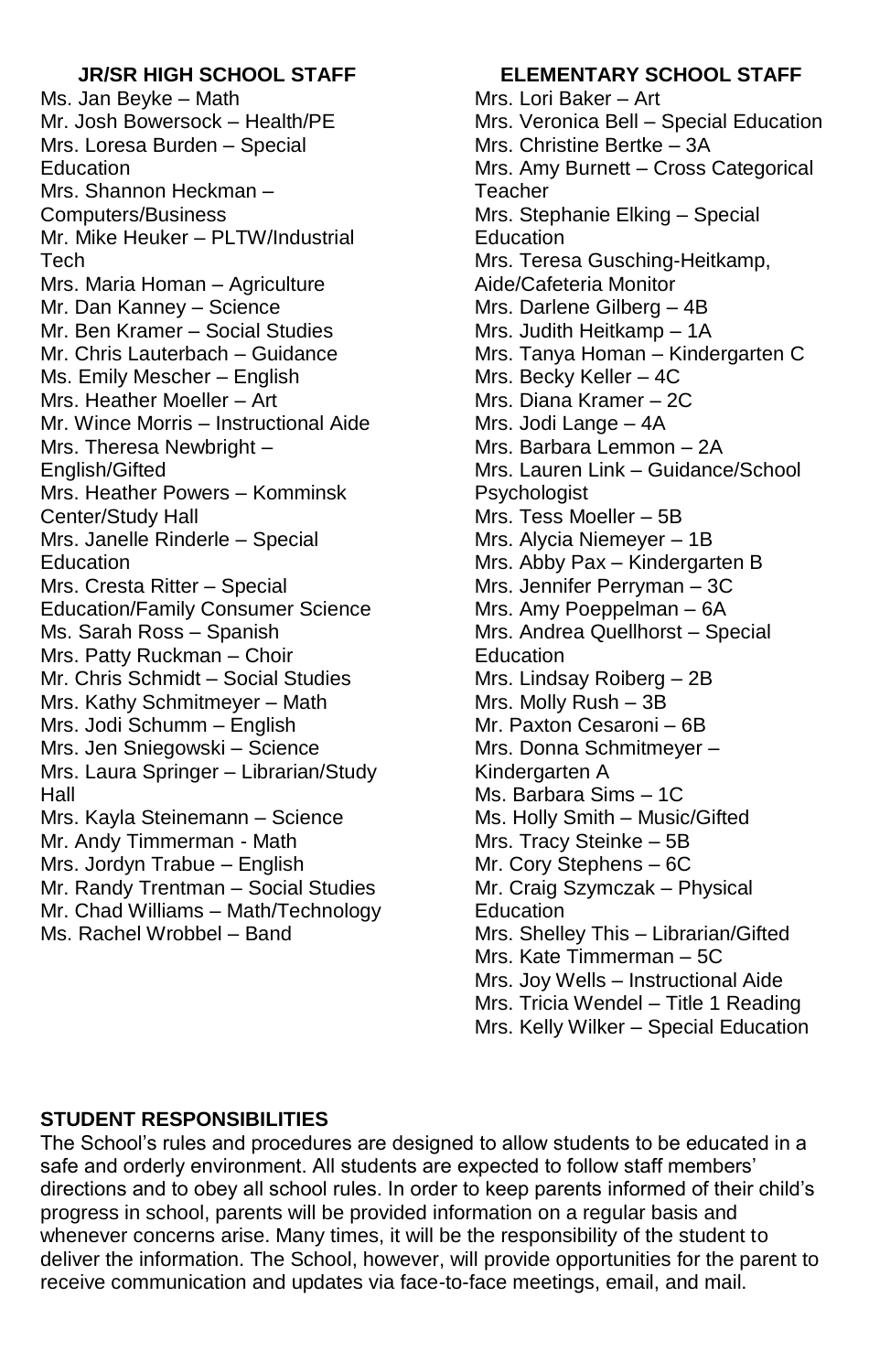## **2022-2023 STUDENT GOVERNMENT REPRESENTATIVES**

#### **12th Grade**

Abi Powers Maverick Nelson Megan Reinhart Kai Eastham Megan Ritter Dylan Bambauer Lily Rindler

#### **10th Grade**

Tanner This Allyson Pape Keegan Wells Sam Bernhold Emily Eyink Maria Wells Austin Heckman

#### **11th Grade**

Chloe Homan Alivia Dammeyer Henry J Nelson Carson Keller Greyson Pleiman Zach Wiedeman Jonny Heitkamp

#### **9th Grade**

Aaron Weubker Avery Rohr Parker Ashman Olivia Thornton Allie Bornhorst Austin Mumaw Pierce Whitlatch

## **CLASS ADVISORS**

**Senior Class –** Mr. Lauterbach, Mrs. Moeller, Mrs. Schumm, Mrs. Ruckman, Mrs. Schmitmeyer, & Ms. Wrobbel

**Junior Class –** Mr. Schmidt, Mr. Heuker, Mrs. Burden, Mrs. Homan, & Ms. Ross

**Sophomore Class –** Mr. Kramer, Mr Bowersock, & Mr. Kanney

**Freshman Class –** Mrs. Sniegowski, Mr. Williams, Mrs. Heckman, Mrs. Ritter, & Mrs. Newbright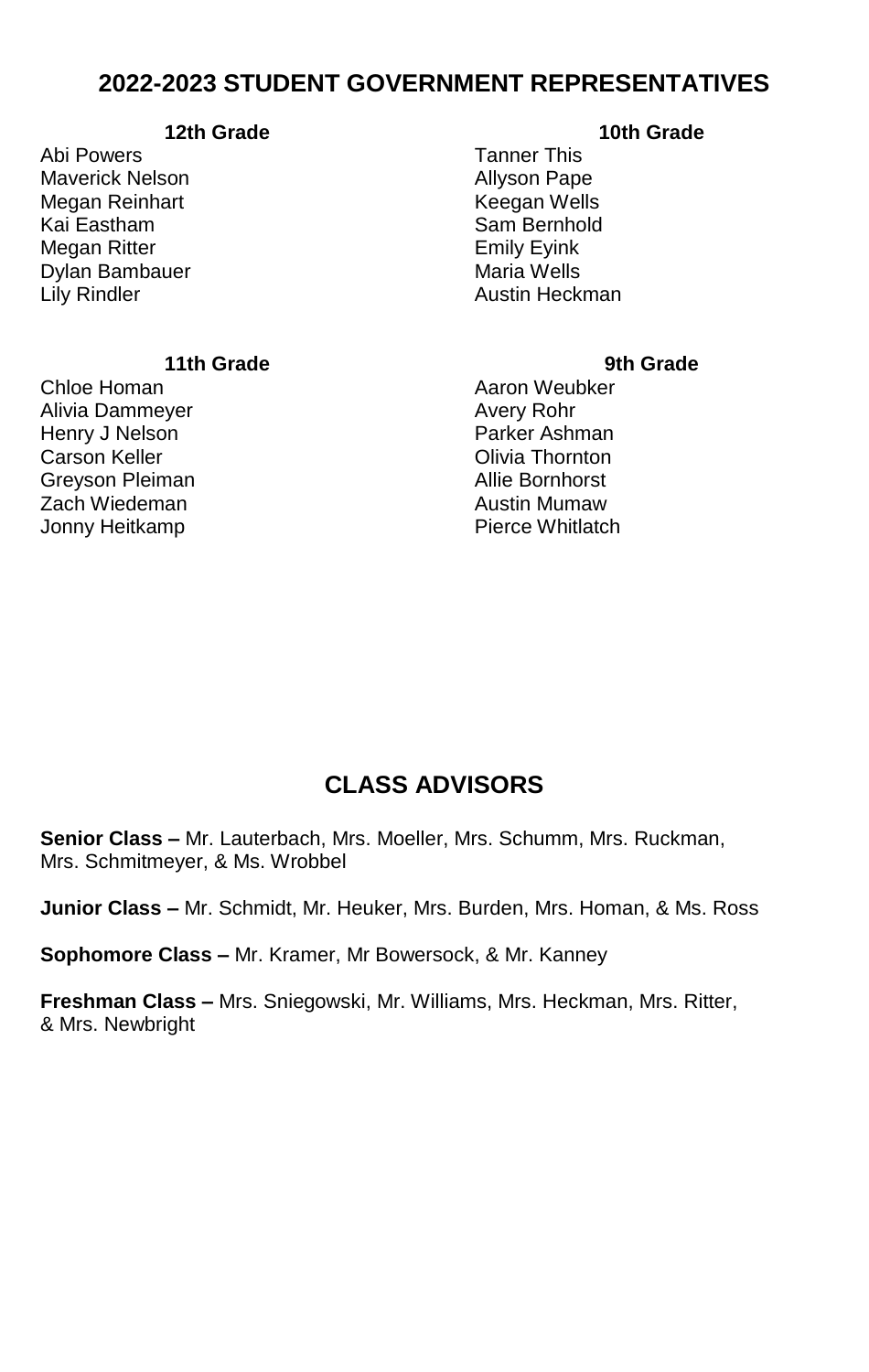## **STUDENT ORGANIZATIONS**

#### **STUDENT GOVERNMENT**

The purpose of the Student Government is to serve as a medium between the students and the teachers, to help improve the school, and to promote worthwhile student activities. The Student Government of New Bremen High School is composed of seven representatives from each class: ninth grade, tenth grade, eleventh grade, and twelfth grade. These representatives are elected in the regular class elections each spring and hold office for one year. Also, each club in the high school shall have one representative.

#### **NATIONAL HONOR SOCIETY**

The National Honor Society represents the highest goal a junior or senior may reach during their high school career. Candidates for membership must have a cumulative scholastic average of 3.5 or higher, must document a minimum of 30 hours of service, and must rate high in leadership and character. Membership is granted only by meeting requirements and by receiving a positive vote by a faculty committee. The object of this organization is to create an enthusiasm for scholarship, to stimulate a desire to render service, to promote worthy leadership and to encourage the development of character in all of the students of New Bremen High School.

#### **SPANISH CLUB**

The objective of the Spanish Club is to learn more about the Spanish language and the Spanishspeaking people, including their customs, history and geography of the various countries. All students currently taking Spanish or have previously taken Spanish are eligible to join.

#### **NATIONAL FFA ORGANIZATION**

The National FFA Organization (FFA) is a youth organization that promotes agricultural education through chartered chapters in high schools and other programs. FFA makes a positive difference in the lives of students by developing their potential for premier leadership, personal growth, and career success through agricultural education.

#### **STUDENT DISTRICT LEADERSHIP TEAM**

Students with interests in promoting district wide initiatives and agendas are encouraged to be a member of the Student DLT. Primarily, these students will help develop the district brand by working with the middle school and elementary school students to arrange for mentors, provide tutoring, and organize the processes related to the, "We Are Cardinals," Brand, here within our school system. Anyone may attend and join.

#### **CARDINAL BUSINESS CLUB**

The Cardinal Business Club is for students in grades 9-12 that are interested in learning more about business. Activities of this club include business tours, speakers from area businesses, case studies, and philanthropic activities.

#### **CARDINAL PRIDE TIME**

An intervention time will be incorporated into the daily schedule. This is an opportunity for students to meet with their teacher and receive interventions, complete missing work/tests, pursue other academic needs, or have organizational meetings.

#### **STUDENTS IN PHOTOGRAPHS**

Often throughout the course of the school year, students could be photographed in individual or class activities for newsletter, newspaper, website, or other school publication. Unless the Principal of the building is notified in writing, students are assumed to have given permission for New Bremen to use their picture in connection with school or school-related activities and to put the pictures to any legitimate use without limitation, reservation or compensation.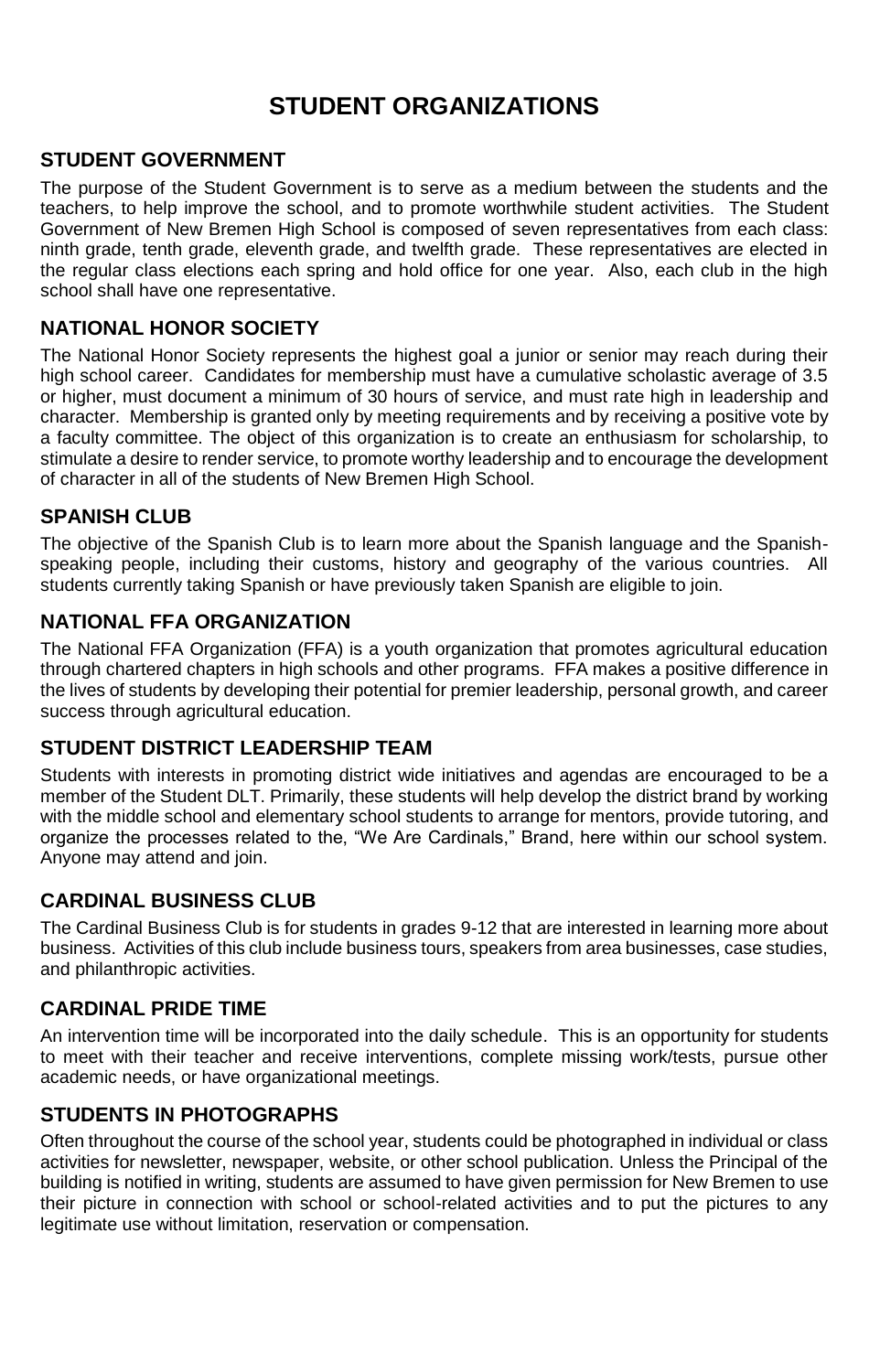#### **ELEMENTARY SCHOOL SCHEDULE**

| Admission to Building                    | 8:05 |
|------------------------------------------|------|
| <b>Tardy Bell</b>                        | 8:15 |
| Kindergarten thru 6th Grade Lunch/Recess | 10.4 |
| Kindergarten thru 6th Grade Dismissal    | 3:05 |

 $10.45 - 12.05$ 

| 5th Grade Schedule      |                         | 6th Grade Schedule      |                         |
|-------------------------|-------------------------|-------------------------|-------------------------|
| <b>Requiar Schedule</b> |                         | <b>Regular Schedule</b> |                         |
| 8:15                    | Homeroom                | 8:15                    | Homeroom                |
| $8:15 - 8:58$           | Block 1A                | $8.15 - 8.58$           | Art / Music / Phys. Ed. |
| $9.01 - 9.42$           | Art / Music / Phys. Ed. | $9.01 - 9.42$           | Block 1A                |
| $9:45 - 10:26$          | Block 1B                | $9:45 - 10:26$          | Band / Library          |
| $10:29 - 11:10$         | Band / Study Hall       | 10:29 - 11:07           | Block 1B                |
| 11:15 - 11:55           | Lunch/Recess            | 11:10-11:17             | Block 2A                |
| 11:58-1:17              | Block 2                 | $11:20 - 12:00$         | Lunch/Recess            |
| $1:20-2:40$             | Block 3                 | $12:03 - 1:18$          | Block 2B                |
| 2:40-3:05               | CPT.                    | $1:20 - 2:40$           | Block 3                 |
|                         |                         | $2:40 - 3:05$           | <b>CPT</b>              |

#### **Jr./Sr. High School Schedule**

| <b>Regular Schedule</b> |                            |
|-------------------------|----------------------------|
| 8:05                    | Admission to Building      |
| 8:15                    | <b>Tardy Bell</b>          |
| $8:15 - 8:58$           | 1st Period                 |
| $9:01 - 9:42$           | 2nd Period                 |
| $9:45 - 10:26$          | 3rd Period                 |
| $10:29 - 11:10$         | 4th Period                 |
| $11:13 - 11:38$         | CPT                        |
| $11:41 - 12:22$         | 5A (11:38 - 12:08 A Lunch) |
| $12:11 - 12:52$         | 5B (12:22 - 12:52 B Lunch) |
| $12:55 - 1:36$          | 6th Period                 |
| $1:39 - 2:20$           | 7th Period                 |
| $2.23 - 3.05$           | 8 <sup>th</sup> Period     |

## **LATE ARRIVAL / EARLY DISMISSAL**

Students arriving late or leaving early need to sign in or out in their building office. Requests for early dismissal should be made before 8:15 a.m.

### **EXTRA-CURRICULAR ACTIVITIES – REQUIRED ATTENDANCE**

Student-athletes absent during any portion of the school day due to a doctor's appointment, funeral, college visitation, job shadowing, school-related function, or other excused absences as judged by the principal will be permitted to participate on the day of absence. A student-athlete must be in school for a minimum of 4 periods at New Bremen High School to be deemed eligible to participate in that evenings extra-curricular events. If students are enrolled in off-site CC+, Ag Co-Ops, or internships arrangements can be made with the principal.

#### **PRACTICES ON SUNDAY**

As a general rule, there shall be no practice of any kind scheduled on Sunday, with the only exception being the rare occasion involving tournament action. In such occasion, the Superintendent may waive the policy of no practice on Sunday after determining that such practice was imperative prior to the game or performance. Performances on Sunday will be discouraged and will be limited to those activities such as Concerts and Graduation Programs.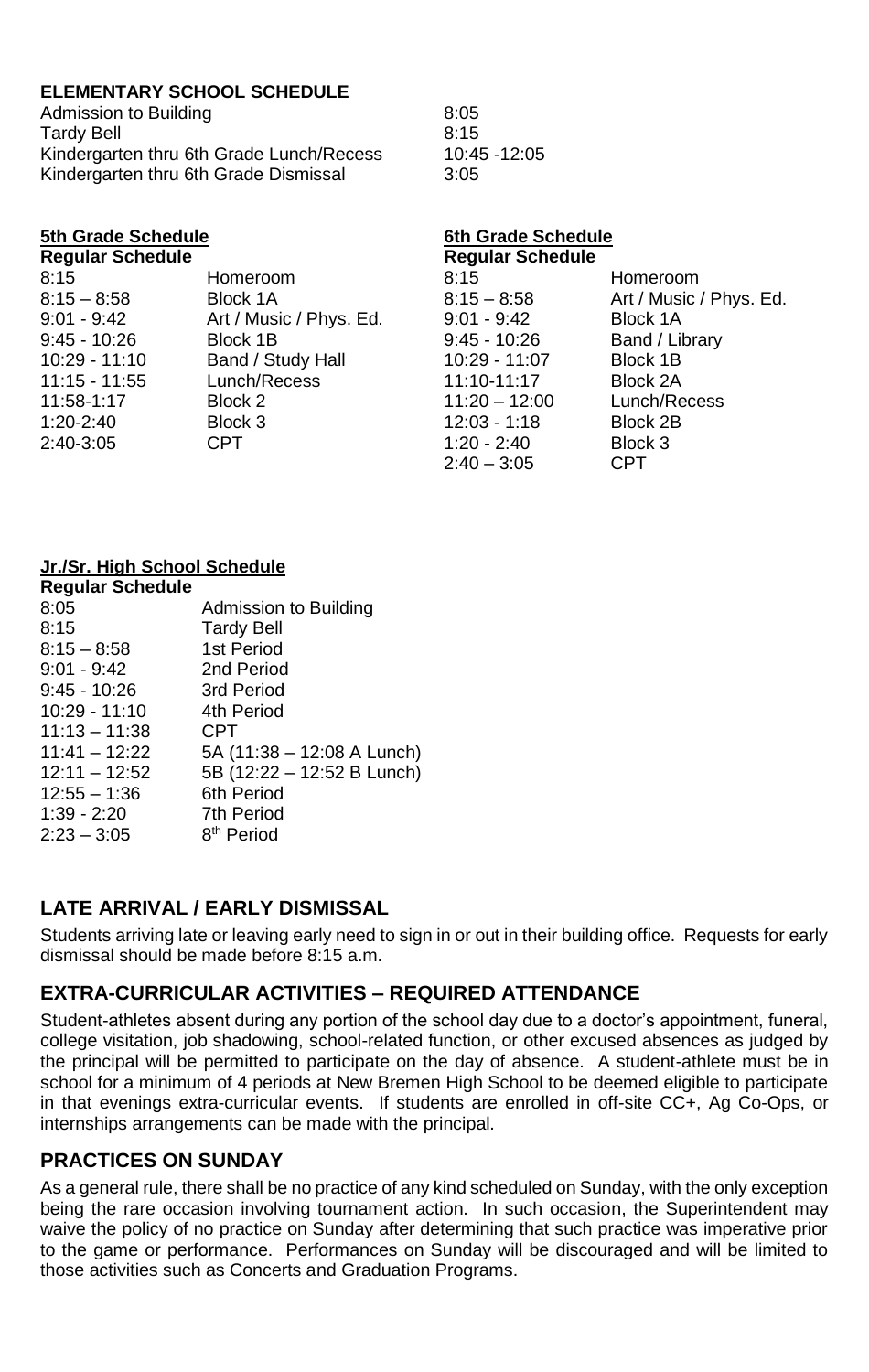#### **EXTRACURRICULAR ACTIVITIES WHEN SCHOOL IS CANCELED DUE TO WEATHER**

The primary reason for canceling school classes or sending students home early is for the safety of the students. The same reasoning should be used in dealing with the holding of extracurricular activities during inclement weather.

#### **Games or Performances on days when classes are cancelled.**

Games and performances are usually held in the evening, and weather and road conditions may improve prior to the scheduled activity. Therefore a decision will be made as to whether the activity will be held following consultations between the Superintendent, Principal, Athletic Director and Coach for athletic activities, and between the Superintendent, Principal and respective advisor for any other activity.

#### 1. **Practices on days when classes are cancelled.**

There shall be no practice of any kind on days when school has been cancelled. However, if the weather and road conditions improve significantly and it can be determined that attendance at a practice later in the day would not be a safety hazard for the involved, this policy could be waived. Such determination would be made by the Superintendent and Principal after consulting with the faculty member involved. There shall be no "elective practices" which would allow practices to be held and determination by the student if they could safely attend the practice.

#### **SCHOOL DELAYS AND CANCELLATIONS**

It is the policy of New Bremen School to delay classes or close school at any time when it is determined that the safety or the health of the students is in question. This includes severe fog, unsafe roads due to snow or ice, tornados, contagious diseases of an epidemic nature, or a severe utility problem at the school. Announcements are made as early as possible. However, a dense fog, heavy snowfall or tornado alert at the time of bus departure could cause a late announcement. A school delay may vary from one to three hours. School functions scheduled on the day of a closing are usually cancelled unless a change in the weather or the correction of a utility problem allows the activity to be held. Students and parents are requested to not call the school office or school officials for information concerning a delay or cancellation. The information will be on one of the following radio or television stations and/or you will be notified by the school's automated notification system.  $WCSM - Celina$  1350 AM<br>96.7 FM

| Radio: | WIMA/WIMT - Lima | 102.1 FM   | WCSM - Celina | 1350 AM |
|--------|------------------|------------|---------------|---------|
|        | WKKI – Celina    | 94.3 FM    |               | 96.7 FM |
| TV:    | WLIO – Lima      | Channel 35 |               |         |
|        | Davton           | Channel 2  |               |         |
|        | Davton           | Channel 7  |               |         |
|        |                  |            |               |         |

In case of delay, continue listening to the radio or television for any additional announcement.

## **ABSENCE / TARDINESS K – 12**

Ohio's Missing Child Law requires schools to make every effort to contact parents of absent students. Parents of absent students are to call the office on the morning of each day their child will be absent. K-12 absences need to be reported **(629-8606 –Option 1)**. Parents that do not call to report an absence will be called at home or at work to comply with the Missing Child Law. If no parent contact is made, the student, upon returning to school, *must bring a note signed by the parent* giving reason for the absence. Students will report to the office with their note when they return to school. The office must have this note no later than the students third day back in order for the absence to be considered as excused.

**Excused Absence or Tardy** for students may include the following:

- 1. Personal illness.
- 2. Illness or death in the immediate family.
- 3. Death of a relative.
- 4. Observance of a religious holiday.
- 5. Medical or dental appointments.
- 6. Wedding of a member of the immediate family.
- 7. Other reasons as approved by the principal or superintendent *prior to the absence*, including family vacations and absence for work if 14 years old.

**Unexcused Absences** are truancy, failure of parents to notify the office by phone or note of absence, or failure of the student to check out when leaving school during the day. Each unexcused absence will result in consequences including, but not limited to, hour for hour detention for all time missed.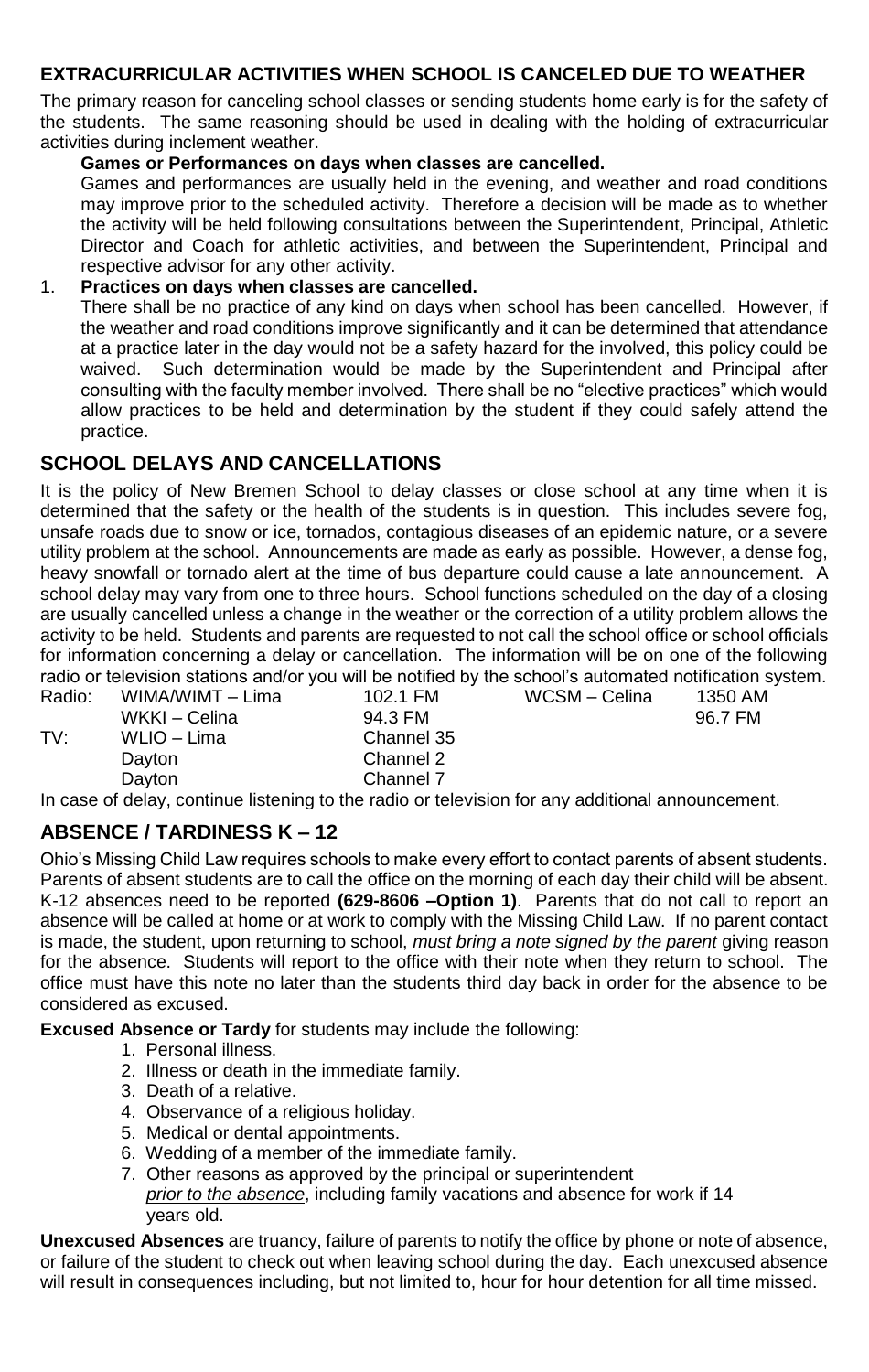**Unexcused Tardies** are oversleeping, car trouble, loitering in halls or restrooms, and arriving late to school, unless the reason is included in the excused list. Each unexcused tardy will result in detention according to the following schedule.

- a. First offense if a warning.
- b. Second offense is a detention.
- c. Third offense will be handled as a truancy issue.

All students who leave school early for any reason must report to their elementary teacher or the school office before leaving. They will be considered unexcused unless they notify the office prior to the start of their afternoon classes. Failure to do so will result in an unexcused absence regardless of the reason for the absence. Students who arrive late for school must report to the school office for an appropriate pass before going to class.

## **ATTENDANCE POLICY K – 12**

New Bremen Schools' educational program is built on the premise that regular school attendance is vital to a student's success in school while better preparing the student to be college and career ready. The student who is frequently absent, misses crucial instruction during classes and has a difficult time keeping up with classmates who are in class regularly. In compliance with Section 3321.091 of the Ohio Revised Code, parents and guardians are expected to make reasonable efforts to ensure their child's regular attendance.

When a parent, guardian, or other person having care of a student has failed to initiate a telephone call or other communication notifying the school or building administration of the student's excused of unexcused absence within 120 minutes after the beginning of the school day, the attendance officer or designee for each school building shall make at least one (1) attempt to contact the parent, guardian, or other person having care of any student who is recorded as absent without legitimate excuse within 120 minutes after the beginning of each school day by method of designation by the Superintendent.

- 1. All absences, excused and unexcused will be recorded. Classes missed for school related activities, such as field trips, will not be counted as absences.
- 2. Pre-approved vacations count as excused absence days for 1 occurrence of up to five days.
- 3. When a student has accumulated seven absences during a semester, a letter of caution will be mailed to the parents or guardians. The letter will indicate that seven days of school have been missed and any absences beyond ten days will require a physician's note stating the child is too ill to attend school for each day missed. Absences for the following reasons will not be counted as part of the seven or ten days:
	- a. The student is hospitalized.
	- b. The student is confined at home by a doctor's orders and a note from the doctor is given to the principal specifying the exact dates the student is/was confined to home. This note must be submitted to the principal within three school days of the student's return to school.
	- c. The student has medical appointments that cannot be scheduled outside of school hours and provides a physician's note.
	- d. Special cases/circumstances may be considered by the superintendent or principal.
- 4. A letter will be mailed to the parents/guardians of all students who have accumulated nine absences during a semester. The letter will again inform parents/guardians that absences beyond ten days will be considered unexcused without a physician's statement verifying the student was too ill to attend school. Unexcused absences may result in disciplinary measures such as detentions, Tuesday Schools, suspensions, or the filing of court charges.
- 5. Students who accumulate three unexcused absences during a semester will be reported to the county attendance officer. The attendance officer shall warn the student and parents/guardians in writing of the legal consequences of truancy and require the child to attend school. If the attendance pattern is not corrected, a complaint against the parent/guardian will be filed in court under Ohio Law governing failure to send children to school.
- 6. Definition of "habitual truant" changed from days to hours. The new definition is:
	- a. Absent 30 (5 days) or more consecutive hours without a legitimate excuse;
	- b. Absent 42 (7 days) or more hours in one month without a legitimate excuse; or
	- c. Absent 72 (12 days) or more hours in one year without a legitimate excuse.
- 7. Includes "excessive absences":
	- a. Absent 38 (6 days and 2 hours) or more hours in one school month with or without a legitimate excuse; or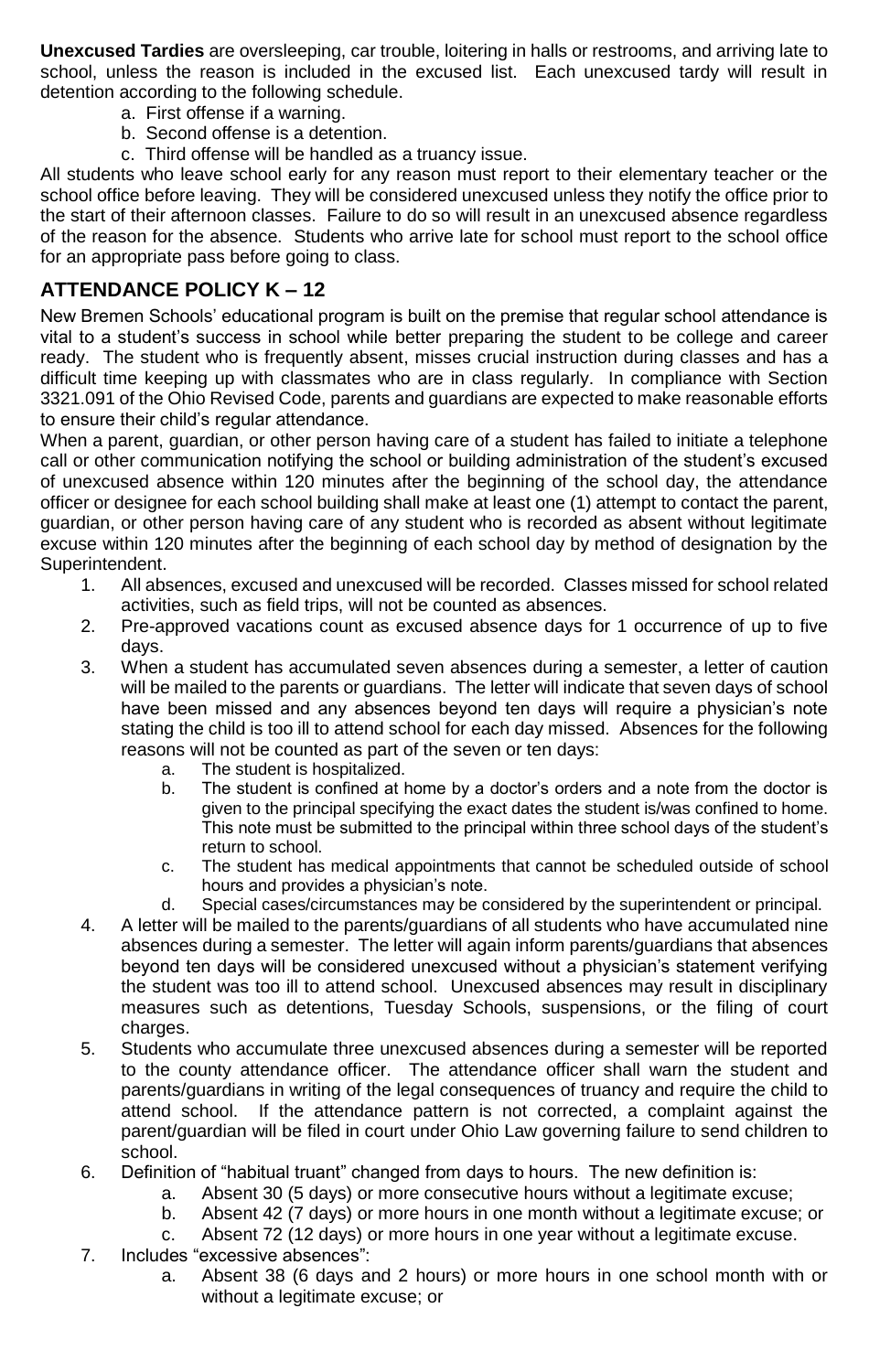- b. Absent 65 (10 days and 5 hours) or more hours in one school year with or without a legitimate excuse.
- 8. Requires updates to district policies, such as removing "excessive absences" from zero tolerance policies and committing to preventative approaches to truancy rather than suspensions or expulsions.
- 9. The optional creation of an absence intervention team to develop absence intervention plans for students who are habitually truant.

## **EXAMS**

Semester exams may be administered to students in grades 7-12. In the event exams occur, they will represent 20% of the semester grade.  $11<sup>th</sup>$  and  $12<sup>th</sup>$  grade students may be given the opportunity to exempt one exam as long as they meet all of the necessary requirements. Seniors participating in 'Senior Skip Day' without proper excuse and/or documentation (i.e. medical note, college visit paperwork, or job shadow paperwork) may lose their privilege to exempt an exam even if their absence is counted as excused.

## **COLLEGE VISITATION**

College visitation provides an opportunity for seniors, juniors, and parent(s) to visit a college campus to look at its facilities and programs. If possible, college visitations should be scheduled so that no school time needs to be missed. If school time needs to be missed, it will be considered a day of absence for the student. For it to be an excused day of absence, the student will need to bring a parent note to the office before the scheduled visit day. No more than three students are permitted to use a college visit day on the same day, so it will be an advantage to notify the office early in the planning process. Students will want to contact the college in advance to schedule a tour and make an appointment with an admission counselor.

#### **TRUANCY**

Unexcused absences are considered to be truancy situations. Disciplinary measures including Alternative School may be enacted. Following three days (cumulative) absence, parent and child will be notified to review applicable state law and notification of required meeting with attendance officer. Alternative School may be assigned. Any further truancy violations will result in referral to the County Prosecutor's Office.

#### **ABSENCE AND MAKE-UP WORK**

A student will be given the opportunity to do make-up work following an excused absence. Except for vacation absences and academic field trips, one day's time for each day's absence will be given for make-up work. This is the responsibility of the student, not the teacher. On vacation days and days of academic field trips, when assignments are previously given or online, students must turn in their assignments upon the date of return. Extra days will not be given during vacations unless an agreement is made with an individual teacher ahead of time (i.e. student has questions and communicates with the teacher for an extension).

#### **PARENTAL INVOLVEMENT IN EDUCATION**

Parent involvement is an important part of the educational program. Current research indicates that a home-school partnership and greater involvement on the part of parents in the education of their children generally result in higher achievement scores, improved student behavior, and reduced absenteeism. All parents are encouraged to take an active role in the education of their children.

#### **FAMILY VACATIONS**

Absence from school for family vacation is discouraged. When a student will be absent from school due to a family vacation for 1 occurrence of up to 5 days, the school office must be contacted at least one week prior to the absence. Parents must complete a vacation request form available in the office or on the school website. These days count towards the absence policy. Vacation days will not be approved during semester or final exams.

The student may be issued an Approved Vacation Absence Form which must be shown to his/her teachers at least three days prior to leaving. The teachers will determine homework assignments that need to be completed and the deadline for completing the work, which may be prior to the vacation or when the student returns. See the 'Absence and Make-Up Work' section above for assignment deadlines. Students not using the vacation while attending vacation may lose their right to make-up assignments for full credit if they are not completed upon return.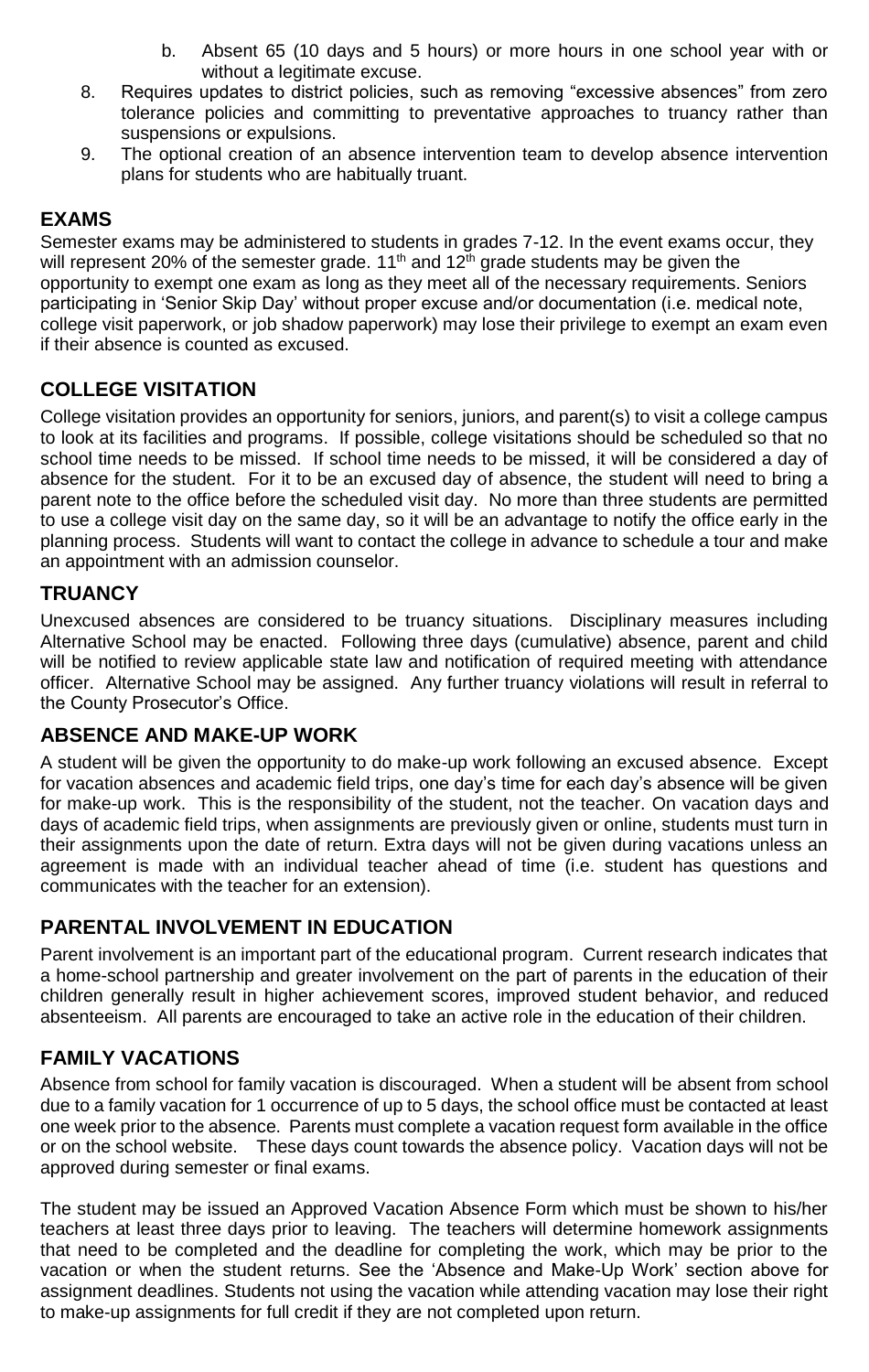## **NOON TIME HOLY DAY MASSES**

Due to the availability of scheduled masses outside of school time, students will not be excused from classes for noontime holy day masses.

## **JUNIOR HIGH COURSE OF STUDY**

 $\overline{R}$ *equired* Language Arts<br>
Math or Algebra<br>
Math Of Algebra Math or Algebra Science Science Science Science Science Science Science Science Science Science Science Science Science Science American History<br>
Health and Physical Education<br>
Health and Physical Education<br>
Well American World Health and Physical Education Enrichment Enrichment

# **Eighth Grade Seventh Grade Seventh Grade Required**

Health and Physical Education *Electives Electives*

Band Band

## **HIGH SCHOOL COURSE OF STUDY**

A complete list of high school courses is available in the Guidance Office. Students will not be permitted to drop a class after the first week of the course.

## **COLLEGE CREDIT PLUS ENROLLMENT OPTION PROGRAM**

Formerly known as post-secondary and dual enrollment, this program has a meeting each Spring and more information can be found on the Guidance Website. Students who plan to participate in the program must notify New Bremen High School in writing of their intention by April 1. "Intent to Participate" forms are available in the high school office.

#### **ADVANCED PLACEMENT**

New Bremen High School will be offering AP coursework in Calculus AB (grade 12), US Government and Politics (grades 11 and 12), Biology (grades 11 and 12), and English Literature and Composition (grade 12). Students take these classes like any regular high school course; however, at the end of the school year, students in these classes will take an AP exam (at a cost of approximately \$100) to test their level of competency in the subject. If a student scores high enough on this exam, they have the potential to earn credit for the equivalent college course at almost any college they choose to attend. Required scores on the exam for college credit vary from one college to the next and can also vary according to the subject area. Also, because the course load in the classes is steeper than the typical high school course, the grading scale for AP classes taken at New Bremen High School has been adiusted.

## **ACADEMIC ACCELERATION**

New Bremen Schools recognize that all students learn and progress at different rates and that the time it takes to reach academic standards varies among students. The Board believes students should be challenged and supported to reach their full potential and that the practice of educational acceleration is used to match appropriate learning opportunities with student abilities. The goals of acceleration are to adjust the pace of instruction to the student's capabilities, provide an appropriate level of challenge and to reduce the time period necessary for students to complete traditional schooling.

The District uses acceleration strategies in four academic areas:

- 1. Whole-grade acceleration
- 2. Individual subject acceleration<br>3. Early admission to kindergarte
- Early admission to kindergarten
- 4. Early high school graduation

For more details regarding academic acceleration, please reference Board Policy IKEB or contact your building principal.

#### **CREDIT FLEXIBILITY**

Students may earn high school credit through a variety of methods such as testing out of a subject, demonstrating mastery of course standards using existing evidence, e.g. portfolio of existing work, internship, independent study, online coursework, or some combination of the above. Application forms are available from the high school office. Care needs to be given for maintaining athletic eligibility and NCAA compliance.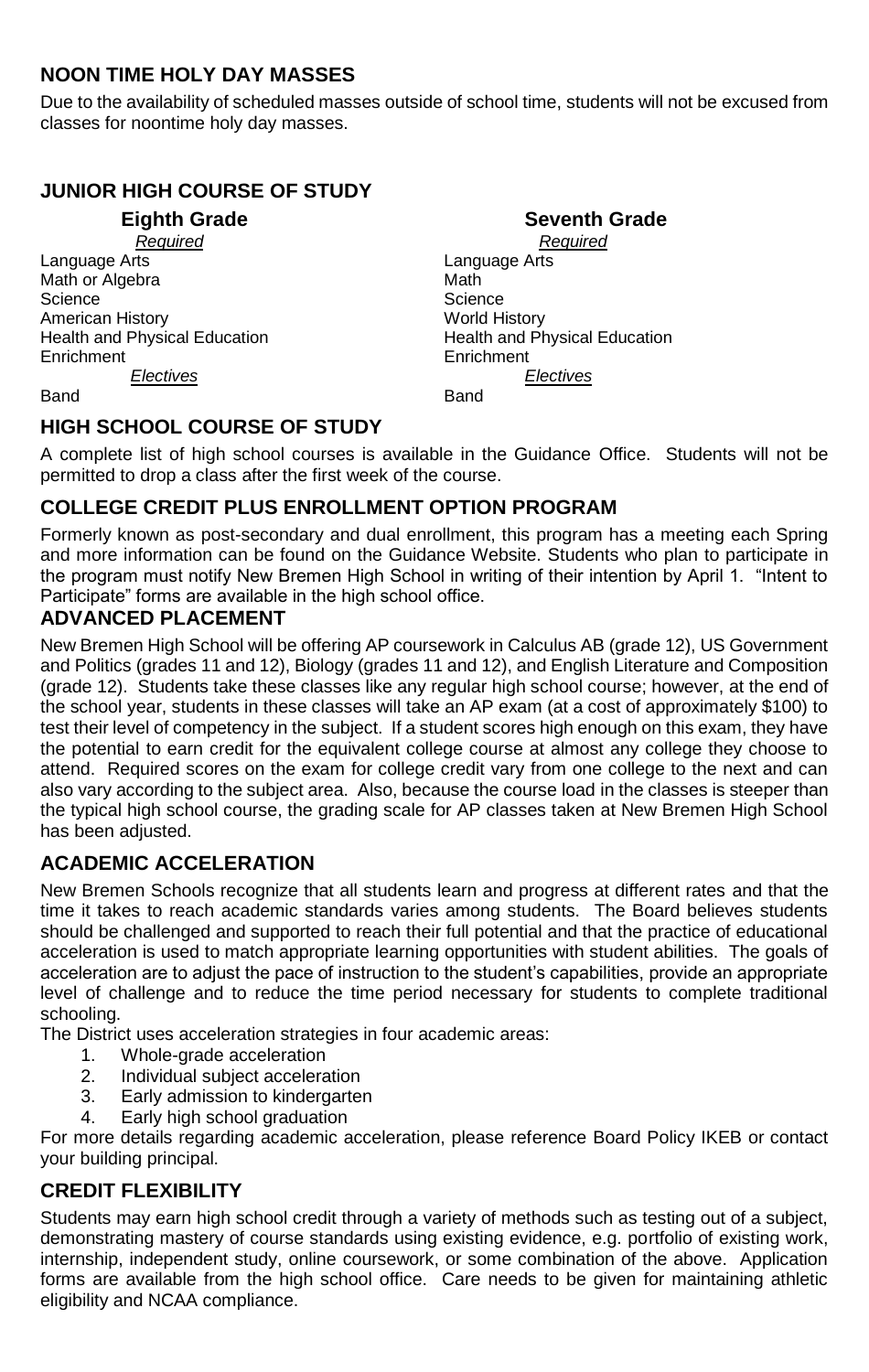## **TRI STAR PROGRAMS**

Written articulation agreements between Tri Star and various colleges permit Tri Star students the potential to earn college credit. A list of colleges that have signed agreements with Tri Star are listed in the Tri Star program catalog booklet, including which programs are articulated and how many potential college credits can be earned.

Tri Star courses being offered are: Welding, Precision Machining, Ag Mechanics, Automotive Tech., Construction, Engineering Technology (CAD), Early Childhood Development and Education, Career-Based Intervention, Interactive Media, Graphic Communications, Med Prep., REC Tech (Robotics, Electronics, & Computer Technologies), Cyber Security and Veterinarian Technology.

In the event New Bremen Schools is delayed, Juniors will not report to Tri-Star. They must be at New Bremen in time for their  $5<sup>th</sup>$  period class.

In the event New Bremen Schools is delayed, Seniors will need to report to New Bremen until the end of 2<sup>nd</sup> period (1-hour delay) & 1<sup>st</sup> period (2-hour delay). In the event of a 3-hour delay, seniors will not need to report to New Bremen Schools.

## **PARENT CONFERENCES**

Individual parent conferences are always welcome. Parents should call ahead for an appointment to be sure the teacher will be available and prepared to discuss your concern(s).

## **IDENTIFICATION OF STUDENTS WHO ARE GIFTED**

**Identification Plan -** In accordance with House Bill 282, New Bremen Local School District has the following plan in place for the identification of gifted students.

Screening is completed throughout the school year by teacher/parent referrals. Class wide screenings are done in the fall with the use of the CoGAT Assessment in grades two and four for superior cognitive abilities. The IOWA Assessment is also given in grades two and four for specific academic identification. The Gifted Rating Scales Checklist is used in grades two and four to identify creative thinking. The GATES 2 or Scales for Rating the Behavioral Characteristics of Superior Students is also used as well as either a portfolio or audition for screening in the visual and performing arts area. Parents and teachers may refer a student for screening by contacting the principal in the building in which the student attends.

If a child scores within a narrow margin from the fall screening, a second round of testing may be administered with parent permission. These tests are given individually or in small groups and only specific areas will be assessed.

**Service Plan** - Students identified as gifted in New Bremen Local School District will be serviced if they meet one of the following criteria based on any Ohio Department of Education approved test:

- Students in grades 2-12 will be identified as gifted, by the standards set forth in House Bill 282, in Reading with a score at or above the 95<sup>th</sup> percentile.
- Students in grades 2-12 will be identified as gifted, by the standards set forth in House Bill 282, in Math with a score at or above the 95<sup>th</sup> percentile.
- Students in grades 2-12 will be identified as gifted, by the standards set forth in House Bill 282, in Superior Cognitive with a qualifying score on the CoGAT Assessment.

## **GUIDE FOR PROMOTION AND GRADUATION**

A. New Bremen School used the following minimum requirements to classify students:

For assignment to Grade 9 – completion of Grade 8

For assignment to Grade 10 – 5 academic units from Grade 9

For assignment to Grade 11 – 10 academic units from Grade 10

For assignment to Grade 12 – 15 academic units from Grade 11

- B. Graduation Requirements: **Graduation for 2023 & Beyond** must receive competent scores on the Algebra I and English Language Arts II End of Course Assessments. In addition, students must complete two seals as well as complete the minimum credits listed below.
	- 1. English Language Arts 4 units
	- 2. Health ½ unit
	- 3. Mathematics 4 units (must include 1 unit of Algebra II or the equivalent)
	- 4. Physical Education ½ unit (may choose to Opt Out and replace with another ½ unit course)
	- 5. Science 3 units (must include 1 unit of Physical Science, 1 unit of Life Science and 1 unit of advanced study in Chemistry, Physics, Life Science, etc. )
	- 6. Social Studies 3 units (must include American History and American Government)
	- 7. Electives 6 units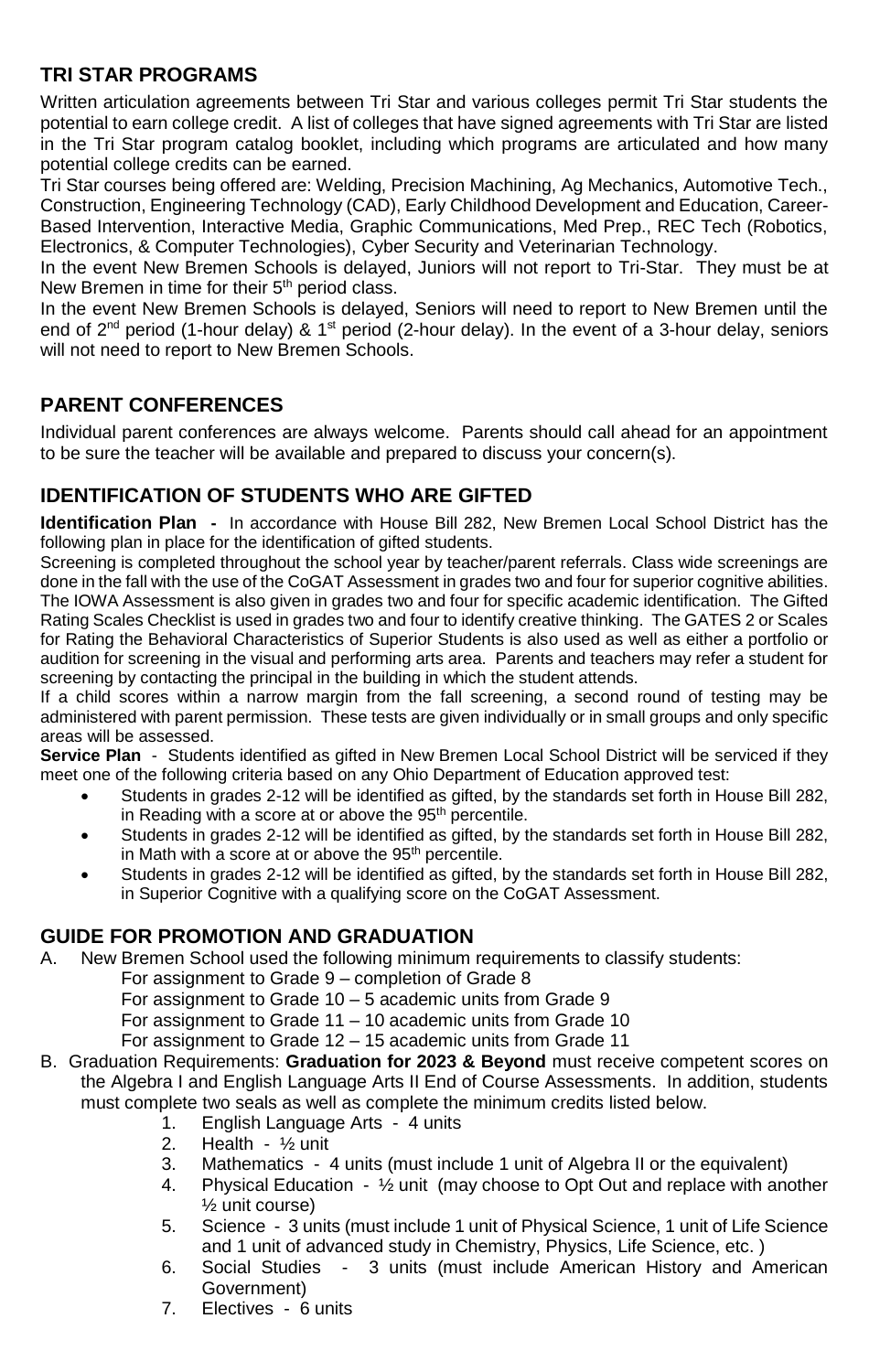- 8. Economics and Financial Literacy / Fine Arts All students must receive instruction in Economics and Financial Literacy during grades 9-12 and must complete at least two semesters of fine arts taken any time in grades 7-12. Students following a career-technical pathway are exempted from the fine arts requirement.
- C. A student should carry at least 6 full academic units per year and schedule 7 or more class periods per day unless waived by the administration.
- D. Credits gained through summer work for any additional credit received will be credited in the New Bremen School toward graduation only if the course work is taken in a fully accredited high school.
- E. Seals available for students to earn include: OhioMeansJobs Readiness, Industry-Recognized Credential, College-Ready, Military Enlistment, Citizenship, Science, Honors Diploma, Biliteracy,

Technology, Community Service, Fine & Performing Arts, and Student Engagement.

- 1. School-related athletics that may be used to earn the Student Engagement Seal include: Cross Country, Golf, Volleyball, Football, Cheerleading, Basketball, Swim, Bowling, Softball, Baseball, and Track & Field.
- 2. School-related extracurricular clubs that may be used to earn the Student Engagement Seal include: Drama Club, Student Council, Class Officer, Junior District Leadership Team, Peer-Tutoring, Robotics, and FFA.
- F. Pupils of grade seven or eight who receive a failing mark in three of the four or five basic courses shall be retained. Pupils receiving a failing mark in two courses shall be evaluated by the Principal for possible placement.
- G. The Valedictorian honors would be given to the student earning the highest grade point average, up to 4 decimal places. A tie would only exist if the grade point averages were exactly the same, again up to 4 decimal places. Consecutively, the second highest grade point average would then warrant Salutatorian honors, which could also result in a tie but is not likely since the grade point average is carried out to 4 decimal places. No student shall be eligible for graduation honors, such as Valedictorian, etc. unless they have been enrolled for 3 consecutive semesters prior to the final semester utilized for purposes of determining such honors.
- H. Students who wish to apply for early graduation should apply to the high school principal. Early graduation will be permitted if the student fulfills the graduation requirements and conditions for graduation. Students who choose early graduation may participate in the graduation ceremonies of their designated class.

## **STANDARD FOR HONORS DIPLOMA AS ESTABLISHED BY THE STATE**

Students may receive an Honors Diploma upon graduation provided that they meet seven of the following seven requirements:

#### **College Prep Students**

- 1. 4 units of College Prep English<br>2 4 units of College Prep Math
- 4 units of College Prep Math
- 3. 4 units of College Prep Science, including one unit of Physics and one unit of Chemistry
- 4. 4 units of College Prep Social Studies<br>5. 3 units of one Foreign Language or 2 u
- 5. 3 units of one Foreign Language or 2 units of two Foreign Languages
- 6. 1 unit of Fine Arts
- 7. 3.5 Grade Point Average
- 8. A composite score of 27 on the ACT or 1210 on SAT (excluding scores from the writing sections)
	- **\*** Diploma with Honors requirements pre-suppose completion of all high school diploma requirements in Ohio Revised Code including:
- ½ unit Physical Education
- 1/<sub>2</sub> unit Health
- $1/2$  unit in American History
- ½ unit in Government

Students may receive a Vocational Honors Diploma upon graduation provided that they meet seven of the following eight requirements: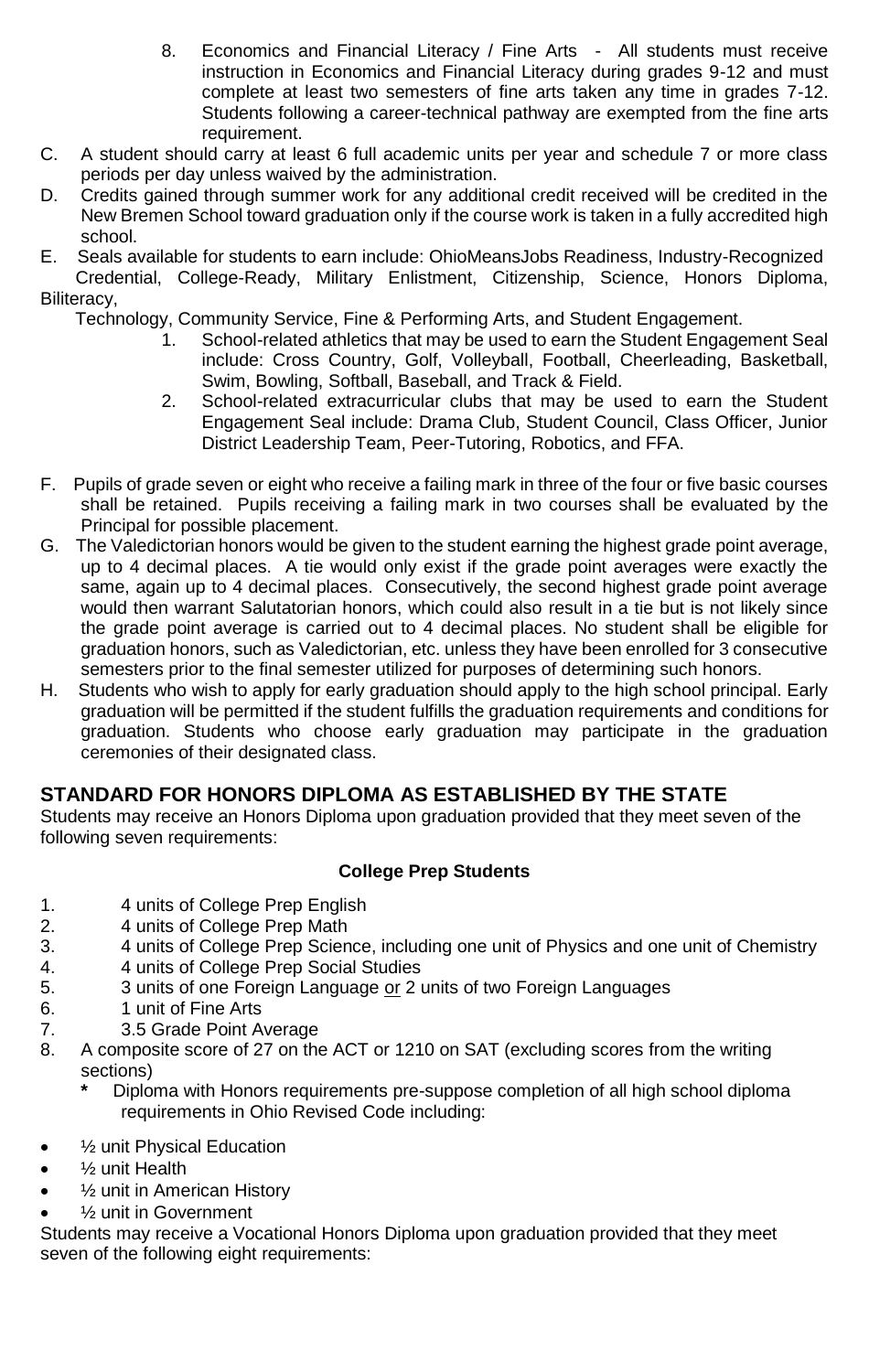## **Career Tech Students**

- 1. 4 units of College Prep English
- 2. 4 units of College Prep Math<br>3 4 units of College Prep Scien
- 3. 4 units of College Prep Science, including one unit of Physics and one unit of Chemistry
- 4. 4 units of College Prep Social Studies
- 5. 4 Career Technical units<br>6. 3.5 Grade Point Average
- 3.5 Grade Point Average
- 7. Achieve the proficiency benchmark established for the Ohio Career Technical Competency Assessment
- 8. A composite score of 27 on the ACT or 1210 on SAT (excluding scores from the writing sections)

## **DEFINITION OF GRADES**

 $A = 4.0$  (94-100)  $B = 2.67$  (82-84.999...)  $D + = 1.33$  (70-72.999...)<br>  $A = 3.67$  (91-93.999...)  $C + = 2.33$  (79-81.999...)  $D = 1.0$  (67-69.999...)  $A = 3.67 (91-93.999...)$ <br>  $B+= 3.33 (88-90.999...)$   $C = 2.0 (76-78.999...)$  $C = 2.0$  (76-78.999…) D- = 0.67 (64-66.999…)  $B = 3.0 (85-87.999...)$   $C = 1.67 (73-75.999...)$   $F = 0.0$  (below 64) AP teachers will use an adjusted scale by lowering our current scale by three percentage points for

each grade earned. Dual Enrollment classes held at NBHS will follow the grading scale used by the partnering university.

## **HONOR ROLL**

- High Honor Roll Student must have a 4.0 point average.
- Honor Roll Student must have a 3.5 point average.<br>Merit Roll Student must have a 3.0 point average.
- Student must have a 3.0 point average.

All courses are included in the calculation of GPA and Honor Roll.

## **ATHLETIC AND EXTRACURRICULAR ACADEMIC ELIGIBILITY**

Students who participate in athletics and extracurricular activities are expected to represent the New Bremen Schools and community with dignity, honor, and respect. Realizing that students who represent our school in athletics and extracurricular activities should be in good academic standing, the following minimum academic eligibility requirements shall be in effect for students in grades 7-12 to become and/or maintain eligibility for the next nine weeks:

Students in Grades 7-8

- 1. Students must have earned at least a 1.5 Grade Point Average (GPA) the previous nineweek grading period.
- 2. All students in grades 7-8 who wish to participate in interscholastic athletics must pass five courses in the preceding 9 week grading period.

Students in Grades 9-12

- 1. Students must pass academic subjects in the preceding 9 week grading period that earn a minimum of five credits per year which count toward graduation.
- 2. Students cannot fail more than one (1) subject at the end of the 9 week grading period and must have at least a 1.5 Grade Point Average (GPA) to maintain eligibility for the next nine weeks.

## **ATHLETIC TRAINING AGREEMENT**

- I. Statement of Philosophy Students who wish to participate in the New Bremen Athletic Program must be willing to accept the guidelines, rules, and regulations of the program. Student athletes are expected to maintain a high standard of personal appearance and conduct at all times.
- II. General Rules<br>1. Participat
	- Participation in the New Bremen Athletic Program is a privilege, not a right. Students can be removed from an athletic activity for misconduct, violation of rules, court action, or nonattendance. This removal may be by the coach or advisor of the activity or by the administration.
	- 2. All rules will be in effect starting the first day of practice for that sport as established by the Ohio High School Athletic Association. These rules will remain in effect until a student has completed competition for that sport.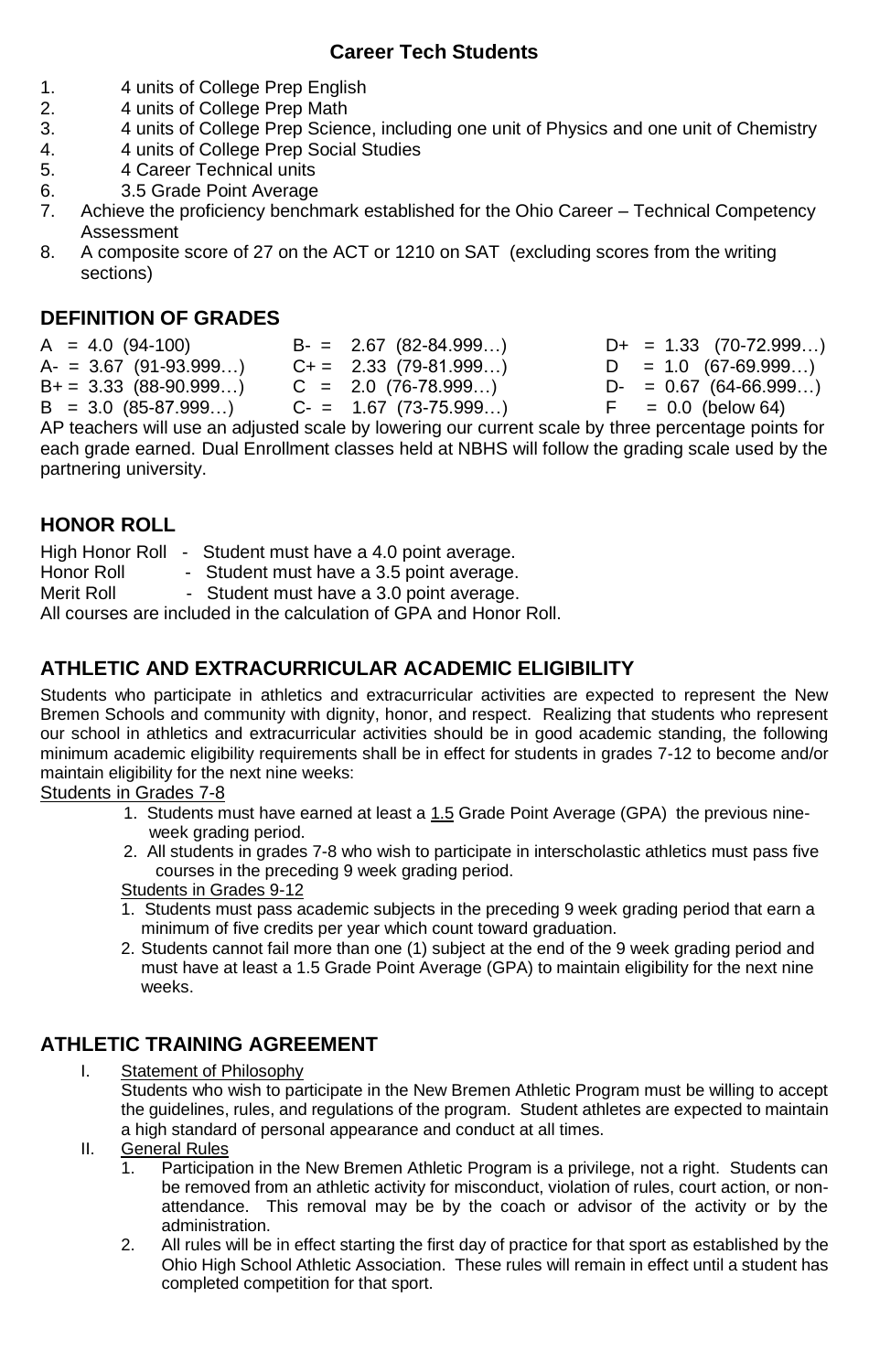#### III. Specific Rules

- 1. All students must have a current physical and OHSAA Authorization Form on file with the office prior to beginning competition. Students using any prescribed inhalers or medication must report such use to their coach or the athletic trainer as soon as the use begins.
- 2. A student-athlete must be in school for a minimum of 4 periods at New Bremen High School to be deemed eligible to participate in that evenings extra-curricular events. If students are enrolled in off-site CC+, Ag Co-Ops, or internships arrangements can be made with the principal.
- 3. All students must be academically eligible on the first day of a sport season to be eligible to participate in that sport. To be eligible, a student must have earned a minimum of a 1.5 grade point average and had no more than one failing grade in the previous nine week grading period. A student must be passing five units that count for graduation. Any loss of eligibility due to academics is for a nine week grading period.
- 4. Any student subject to school disciplinary action must fulfill that penalty before participating in a game, scrimmage, or practice. Any student assigned to Alternative School will be unable to participate in athletics. Students may return to athletic competition on the first day after the completion of Alternative School.

#### IV. Chemical Abuse

A student will not possess, use, transmit, conceal, or be under the influence of alcohol, illegal drugs, or any substance that may cause physical or mental change. Students will not use or possess smoke or smokeless tobacco products, e-cigarettes, and/or other vaping devices. Students will not possess or use anabolic steroids or any other performance enhancing drugs or substances.

#### V. Penalties

Violations will be handled in the following manner:

#### **FIRST OFFENSE**

Denial of participation for a designated number of contests of the season in which the violation happens. Penalties may carry over to the next participation season if not fulfilled. Any rule infraction that happens after the end of the playing season but before the presentation of awards will be handled as follows. The athlete will lose playing privileges in the next season of athletic competition. The number of contests involved are prescribed for that season in the New Bremen Training Rule Agreement.

- (A) Football 2 games HS, 1 JH (F) Baseball 4 games HS
- (B) Cross Country 2 meets HS, 1 JH (G) Track 2 meets HS, 1 JH (C) Volleyball 4 matches HS 2 JH (H) Softball 4 games HS
- $(C)$  Volleyball 4 matches HS, 2 JH<br>(D) Golf 2 matches HS
- 
- (E) Basketball 4 games HS, 2 JH (J) BK Cheerleaders –4 games HS, 2 JH
- 
- 
- 
- (I) FB Cheerleaders  $-2$  games HS, 1 JH
	-
	- (K) Swimming 3 meets
- 1. Students who admit to having broken the training rules will be subject to denial of participation but will maintain the season awards to which they are entitled. Students proven to have not told the truth about their actions will be subject to both denial of participation and will forfeit all local awards to which they are entitled.
- 2. During denial of participation, an athlete may be given permission to practice and attend scheduled contests. When attending such contests during this time, the student will not dress in team uniform.

#### **SECOND OFFENSE**

Any second offense that takes place during the same school year as the first offense will result in loss of participation for the remainder of the school year.

#### **THIRD OFFENSE**

Any third offense during a student's athletic career will result in total denial of athletic participation for the remainder of time the student is enrolled at New Bremen High School. A student may petition the Athletic Council for reinstatement upon successfully completing a substance abuse program. Any reinstated athlete will lose all participation privileges with a fourth offense.

#### **ATHLETIC TICKET POLICIES**

The following policy has been adopted in order to clarify the sale of tickets for athletic contests. As adopted by the Midwest Athletic Conference, ticket prices are as follows:

**1.** Boys Basketball and Football: **Presale Students \$7.00** Adults \$7.00 **All** tickets at the game are **\$8.00** 2. Girls Basketball and Volleyball:<br>No Presale **No Presale** Students \$7.00 Adults \$7.00 **3.** Junior High Football, Volleyball, Boys Basketball, and Girls Basketball: **No Presale Students \$4.00** Adults \$4.00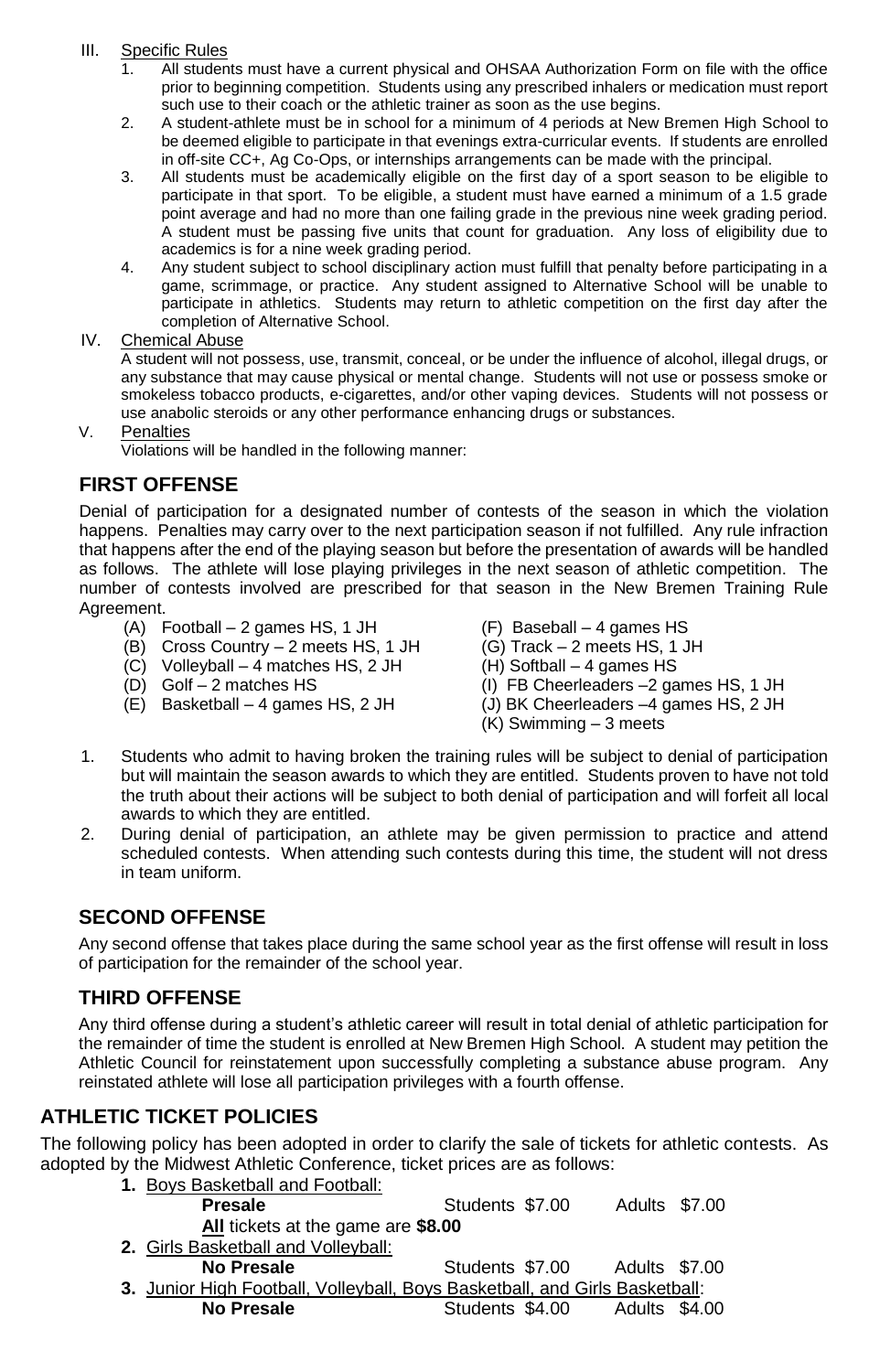**4**. Junior High and High School Track:

| Regular Meets | Students \$4.00 | Adults \$4.00 |
|---------------|-----------------|---------------|
| Invitationals | Students \$6.00 | Adults \$6.00 |

Season tickets will be available on the following basis with first preference being given to last season's seat holders:

## **A. Season Ticket Prices (Adult and Students)**

Prices for Season tickets will be set before the fall sports season begins.

#### **B. Senior Citizen's Pass**

Senior Citizens (age 60 and older) may obtain a Senior Citizen's Pass This pass will enable the individual to general admission to all home games throughout the school year. Excludes entry into home track invitationals and tournament games.

## **ADVANCE TICKET SALES**

Presale tickets for varsity football and boys basketball games will be sold on the days leading up to the contest. Tickets will be sold in the Jr/Sr High School Office or in the Athletic Director's Office.

In the event a limited number of tickets are available, tickets will be sold first to parents of players, cheerleaders, managers, and season ticket holders. Any remaining tickets will be sold to the general public.

## **HALLS AND LOCKERS**

Students should walk in the halls in an orderly manner when changing classes during the school day. No students are permitted in the halls during class time without a pass signed by the teacher responsible. Students must obtain hall passes to leave study hall.

Students should not leave money or other valuables in their coats, desks, or lockers. It is highly recommended that students use locks on their lockers for their own protection. The School is not liable for any loss or damage to personal valuables.

Student lockers are school property and may be searched by school administrators at any time, including non-emergency situations and when there is reasonable cause to believe the locker contents may violate the Student Discipline Code.

## **TELEPHONE**

Students will be permitted to use the office telephone only in extreme emergencies and will be called from their classes only when it seems most necessary.

## **PERSONAL ELECTRONIC DEVICES**

Cell phones and other personal electronic devices used in school between 8:15 a.m. and 3:05 p.m. must be used in accordance with the Student Network and Internet Use and Safety Agreement. Every student and parent is required to review and sign the agreement. Violation of the policy may result in disciplinary action. At the High School, teachers will notify students if they are to bring their device to class, otherwise, devices will be kept in their lockers with an exception made during lunch time. Confiscated devices may be picked up in the office after school.

Cell phones will only be permitted between periods and at lunch. Students not following these rules may be subject to the following punishment:

1st Offense - Warning

2<sup>nd</sup> Offense - Detention and phone in the office for 5 school days

3<sup>rd</sup> Offense – Detention and phone in the office for a month

4<sup>th</sup> Offense – Tuesday School and phone in the office for a month

For grades K-6, cell phones must be kept in lockers/backpacks during school hours.

## **STUDY HALL**

For the sake of uniformity, the following standards of student behavior are expected in every study hall. Students -

- 1. must sit in assigned seats.
- 2. will avoid talking unless given permission by the monitor.
- 3. will avoid using restrooms/going to lockers.
- 4. will not leave on passes until attendance is taken.
- 5. will maintain an atmosphere conducive to learning/study at all times.
- 6. will bring enough work or reading material to keep themselves busy for the entire time.
- 7. will ask permission to work in small groups and only if they have a note from their teacher.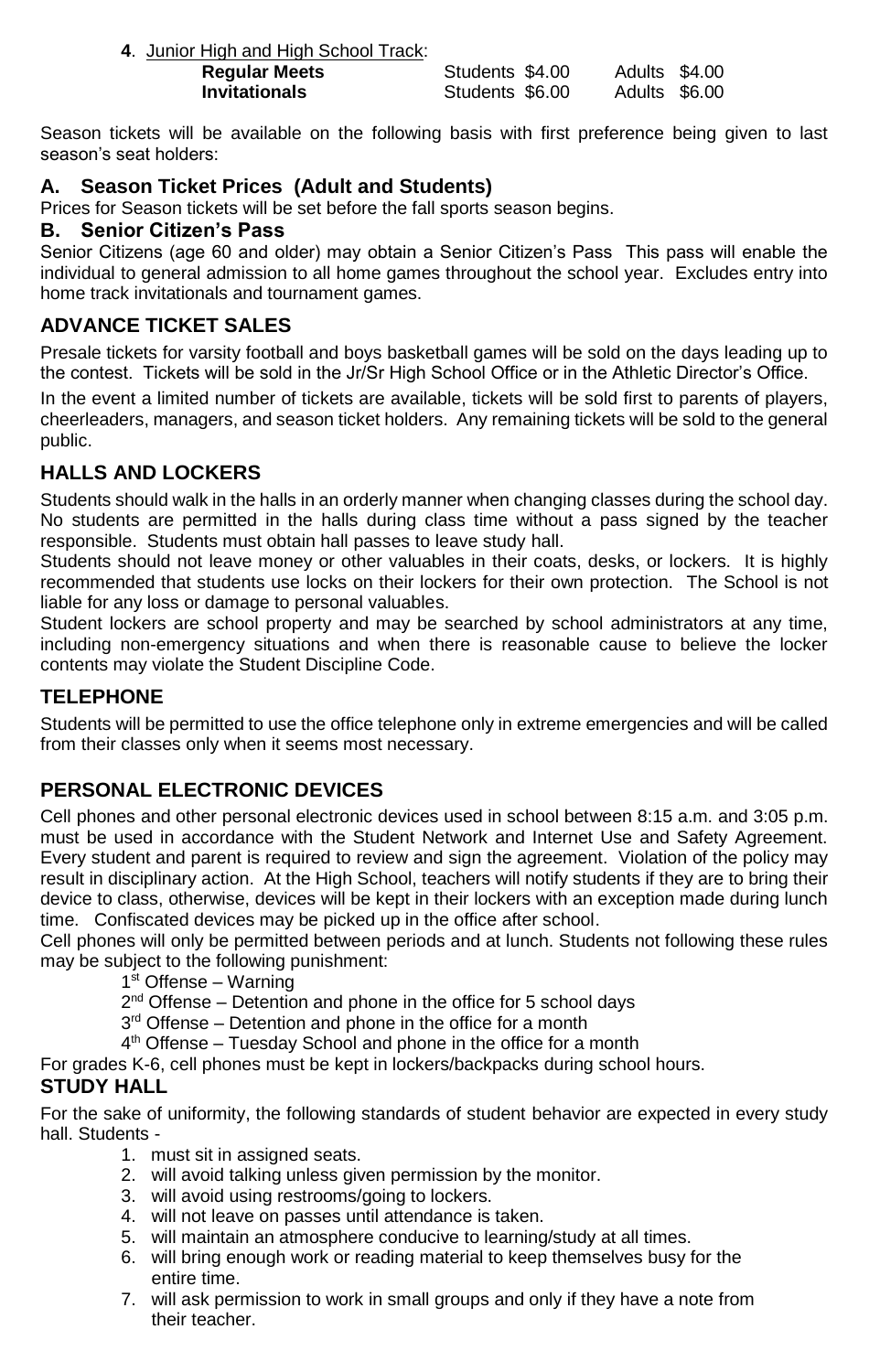- 8. will not bring cell phones to study hall and must ask permission to use Ipads, Ipods, etc. for educational purposes only. No game playing is permitted and no headphones or earbuds for listening to music are permitted.
- 9. will not bring food or drink with the exception of water in a clear container.
- 10. will sit where assigned when using a computer so that the screen may be monitored at all times.
- 11. not doing well in classes may be denied the privilege of leaving study hall until their grades are raised. A regularly generated student D/F list will be created and those students will be restricted to Study Hall/Learning Lab until determined by the Principal, Teacher, and/or Study Hall/Learning Lab Monitors.

#### **JR/SR HIGH SCHOOL LIBRARY MEDIA CENTER**

In accordance with the revised State Standards, the library media center (LMC) will be open from 8:00 A.M. until 3:00 P.M. with the exception of Lunch Time. All students are expected to use the LMC and its resources according to the rules prescribed.

Collaboration is welcome, keeping in mind that an appropriate learning environment must be maintained at all times and the library media specialist (LMS) in charge retains the right to determine if such is followed. Individuals breaking any library rules will lose their library privileges for a period of time as determined by the LMS in charge.

Students wishing to use the LMC resources during class time must secure a research pass from their teacher.

Students are expected to keep all LMC materials in good condition. Circulating books and back issues of periodicals may all be checked out for four weeks and renewed thereafter unless reserved by another student. Reference books and overnight books and materials may be signed out after 2:55 P.M. and must be returned by 8:05 A.M. the following school day. Your account information (including due dates) can be accessed through the online catalog. . If you need a book for a class project, please notify the librarian so that the due date can be adjusted.

Students must pay for lost or damaged materials. If accumulated fines reach \$5.00, loan privileges will be suspended until they are paid.

Students wishing to use the computers must document the purpose and/or subject on the computer log in sheet. In order to use the Internet you must have a signed **student acceptable use policy and contract** turned in to the main office. Computer privileges may be suspended until this is received by the office. The following online resources are available -

• Online catalog available 24/7 including reviewed websites (WebPath Express)

- eBooks
- FactCite
- Infohio
- Infotrac
- Print materials

See the Library Update handout for usernames and passwords. This is available from your librarian.

#### **GUIDANCE PHILOSOPHY**

The guidance services at New Bremen School are based upon the awareness that as young people grow and mature intellectually, emotionally, physically and spiritually, they will inevitably encounter problems along the way. Our function is to aid students seeking solutions to these problems in such a manner that they will develop the capacity to make wise choices, plans, and interpretations at critical points in their lives.

We believe that the complexity of our modern society forces young people to make choices and decisions for which they are not adequately prepared and as we recognize the right of individuals to make their decision independently, we also believe it is their right to seek assistance in making choices and solving problems if they so desire.

Guidance seeks to aid students to make these choices and to understand them, so that with this understanding they can better adjust to this rapidly changing environment.

Although there are many facets to the guidance program, its primary function and purpose is simply that students may learn to live better lives.

## **TORNADO DRILL PROCEDURES**

"**Tornado Watch**" means there is a chance of dangerous weather later with damaging winds. The Central Office will monitor for danger signs of a "tornado warning". "**Tornado Warning**" means that a tornado has been sighted in the area and you should go at once to the area listed below. If you see or hear the tornado coming, do not wait for the warning signal . . . go to your shelter area if there is time. If not, use desks or tables for protection and assume a "tuck" position. "**Warning Signal**" .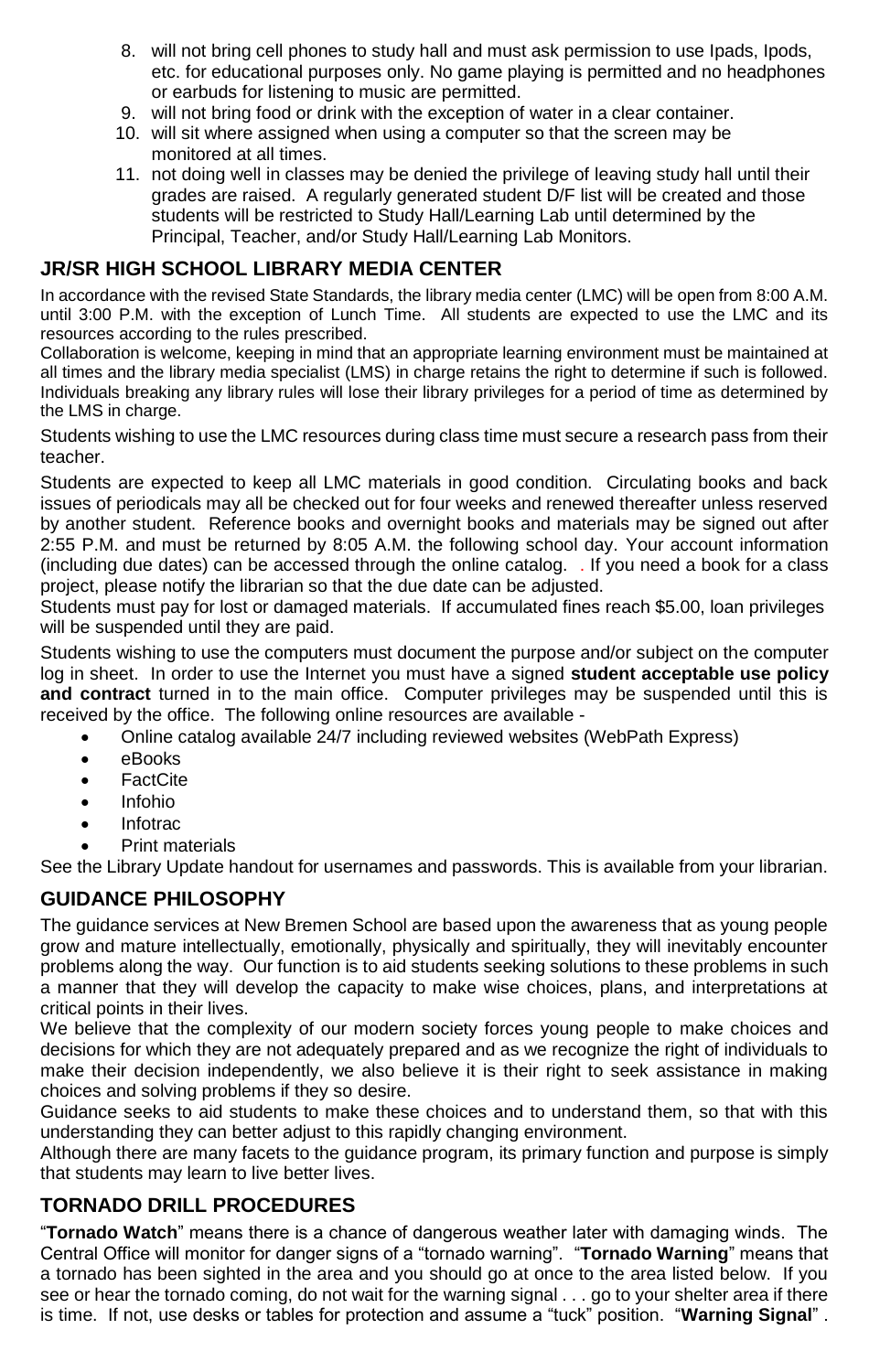. . the public address system will be used for this purpose so that there will be no confusion with the fire drill procedure. We have the NOAA (National Oceanic and Atmospheric Administration) Weather Radio System coded for regional alerts installed in the Central Office along with a county alert system.

When a "Warning Signal" is given over the PA system, the following procedures will be followed:

- a. Doors and windows should be closed if time permits.
- b. Students are to remain quiet and file out in an orderly manner to the designated shelter area.
- c. Upon arrival at the designated area, students are to assume a "tuck" or "crouch" position and wait for further instructions over the PA system. All shelter areas will be supervised by designated staff members who will have flashlights. The Central Office will monitor all shelter areas with the PA system. The school nurse will be stationed in the Central Office on a "call" basis.
- d. School buses will be operated during a "Watch", but not during a "Warning". Buses are easily rolled by tornado winds. If a bus is caught in the open when a tornado is approaching, the students will be escorted to a nearby ditch or ravine far enough so that the bus cannot topple on them.
- e. Parents will be instructed not to come to school during a "Warning", but should prepare for their own protection.
- f. The PA will announce "All Clear", etc.

## **FIRE DRILL REGULATIONS**

In order to fulfill state requirements for fire drills, periodic drills will be held. All students are to be silent when the fire bell rings, and are to remain so until the drill is over. The windows and doors are to be closed when vacating the room and building. It is imperative that all students move quickly out of the building, since the signal for a real fire would be the same as one for a fire drill. Fire exit routes are posted in each classroom.

## **SCHOOL BUS REGULATIONS**

- 1. Pupils riding on the buses are to leave and enter the building by the entrance designated.
- 2. Students riding buses should be ready to board their respective buses at the scheduled time since drivers are not required by law to wait for children, as all children farther along the route will be forced to wait that much longer.
- 3. Student should load and unload from the bus in an orderly manner.
- 4. The consumption of food and beverage is not permitted in public school buses.
- 5. Follow all directions by the bus driver. The bus driver is in charge of students while they are riding in his bus. Disorderly conduct or refusal to submit to driver authority, are sufficient reasons for transportation services to be denied for a period of up to one year. Due process will be provided as per board policy, before an administrator suspends bus-riding privileges.
- 6. All non-bus students are requested to have a signed note from their parent if they ride the bus in the afternoon. The note should be given to their teacher.
- 7. The Board of Education has installed video cameras on school buses to monitor student behavior. If a student misbehaves on a bus and his/her actions are recorded, the recording will be submitted to the Principal and may be used as evidence of misbehavior.
- 8. A student who misbehaves on the bus shall be disciplined and may lose privilege of riding on the bus.

## **HEAD LICE / PEDICULOSIS**

A student will be sent home if lice nits or live lice are found. They will be excluded from school until the morning after the first treatment. If the student is referred or sent home more than three times with head lice infestation, they will be excluded from school until the nurse indicates that they are nit free. Furthermore, if the problem continues, the Auglaize Children Services may be called for follow-up consultation.

#### **MEDICATION**

If a student is required to take medicine while at school, the school nurse should be contacted prior to the medicine being taken on school grounds. Should the medicine need to be dispensed to the student by a school employee, it will be done in accordance with Board Policy.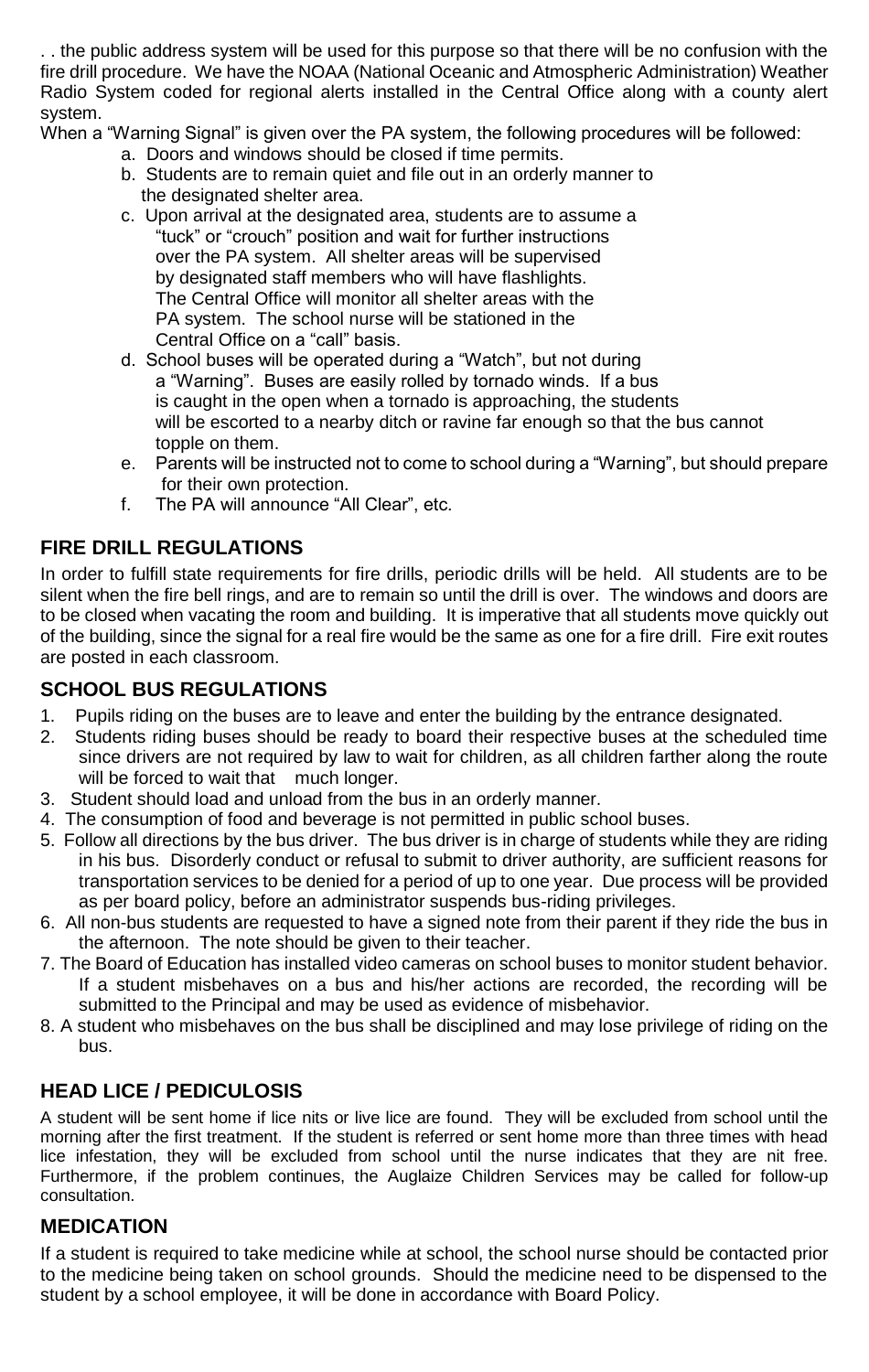## **PERMISSION TO DRIVE A CAR / MOPED TO SCHOOL**

Upperclassmen that have a valid driver's license and proper insurance coverage may drive to and from school if permission has been granted by the parents and school officials. Permission slips to be signed by the parents should be picked up in the high school office on the first day of classes or when the student driver wants to start driving to school. Upon submission of the permission slip, students will receive a parking pass that must be visibly displayed in their vehicle at all times while on school property. All students driving to school must use the school parking lot. No trailers are allowed on school property on student vehicles.

Students are not permitted in their cars between 8:15 and 3:05 p.m. unless permission is granted by the office.. In the afternoon, cars must yield to school buses as they leave campus. It should be understood that this privilege will be revoked or accountability put in place by the school officials for infringement of driving rules or for other disciplinary reasons.

Students in junior high and high school must complete a permission form and have a parent signature to ride a moped to school. Forms are available in the office.

### **VANDALISM**

Any student found guilty of vandalism or defacement of school property may be subject to suspension or expulsion. Criminal charges may be filed against the perpetrator. Parents are liable up to the amount provided by law, for the willful destruction of property by their child.

## **ACADEMIC CHEATING**

Academic cheating shall include, but not be limited to, the act or appearance of giving, receiving, or obtaining answers through any inappropriate means such as talking, cheat sheets, copying from another's work, electronic transmission, and plagiarism. Consequences may include getting a zero, re-doing the work, additional assessment, detention, Tuesday school and/or alternative school.

## **STUDENT DRESS AND PERSONAL APPEARANCE CODE**

The Faculty, Parents, Student Body, Community and Board of Education expect everyone to dress appropriately for school. A guideline is given below.

In general, school dress and appearance should be such that it does not cause disruption or threaten the health or safety of the pupils. Standards of dress and appearance should help to create an educationally conducive atmosphere for learning. Any form of dress or grooming that attracts undue attention or violates the previous statements would be unacceptable.

#### **Acceptable** -

- Dress/skirts of appropriate length
- jogging suits
- ieans, shirts
- hemlines of reasonable length
- makeup should be conservative
- hair clean and out of eyes
- shorts of appropriate length may be worn
	- o 7-12 Students: Year-round, Kg-6 Students: April through October

#### **Unacceptable** -

- ear gauges (anything that could be potentially harmful to student safety)
- revealing clothing
- bare midriffs, halter tops, crop tops
- tube tops, tank tops, tops with spaghetti straps
- fishnet mesh tops
- biker shorts, cheer shorts, and tights/yoga pants without an appropriate length top
- pajama pants
- gloves, extended gloves up to elbow
- pants must be worn at the hips
- clothing with alcoholic, drug, tobacco advertisements or inappropriate messages
- hats, caps, or other head gear
- headphones and earbuds can only be used in class with teacher approval.
- o They shall never be in the ear while the teacher is instructing.
- untied shoes
- extremely worn or torn clothing
- clothing displaying or suggesting obscene language or images
- outerwear coats or jackets
- chains
- undergarments that are visible
- shirts with sleeves removed or leaving the armpits exposed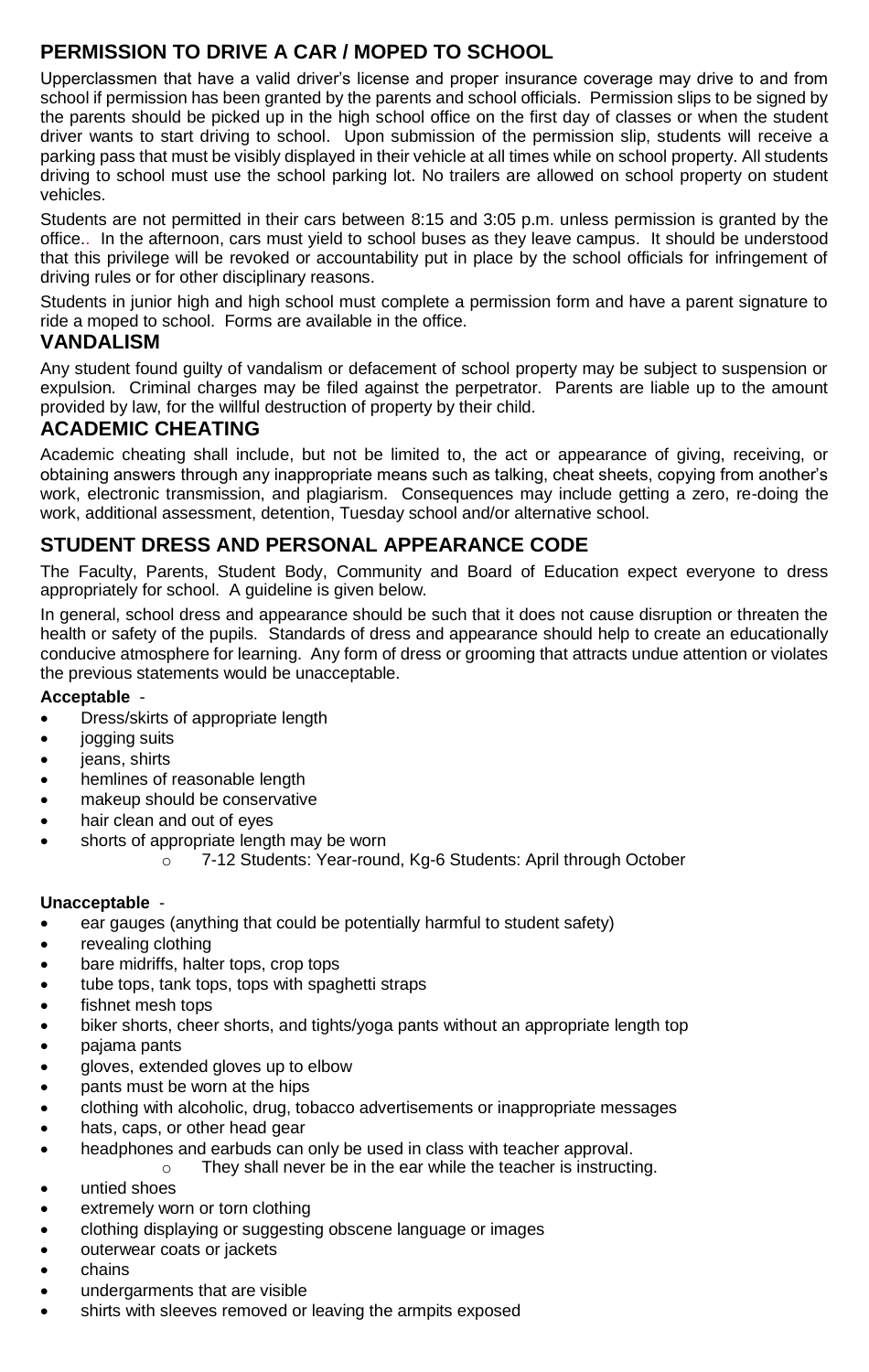Students who refuse to meet these requirements will be sent home. Time missed will be unexcused. Repeated non-compliance may result in suspension.

#### **SEXUAL HARRASSMENT**

Unwelcome sexual advances, requests for sexual favors, or other verbal or physical conduct of a sexual nature may constitute sexual harassment. The Board of Education has appointed the Building Principals and Superintendent to be Grievance Officers having the responsibility to deal with all sexual harassment complaints.

#### **SEXTING**

The taking, disseminating, transferring or sharing of obscene, pornographic, lewd or otherwise illegal images or photographs, whether by electronic data transfer or otherwise (commonly called texting, emailing or sexting, etc.) may constitute a crime under State and/or Federal law. Any person taking disseminating or sharing obscene, pornographic, lewd or otherwise illegal images or photographs may be punished under this code of conduct and will be reported to law enforcement and/or other appropriate state or federal agencies, which may result in arrest, criminal prosecution and lifetime inclusion on sexual offender registries.

## **GENERAL INFORMATION FOR STUDENTS**

- 1. During the school day all outside doors will be locked at 8:15 a.m. except the front door at the Elementary Office entrance and the front door at the High School which enters the commons area. Any student arriving after 8:15 a.m. will have to enter through the designated door and sign-in at either the elementary or high school office.
- 2. Requests for all social events and student activities must be cleared through the Principal and by the sponsor of the activity or events.
- 3. "Dark Night" . . . All activities must conclude with students out of the building by 6:00 p.m. every Wednesday during the school year.
- 4. All school functions are to be over by 11:00 p.m. with the exception of the Junior-Senior Prom and Homecoming Dance, which could be later. The school buildings and grounds are closed from 11:00 p.m. to 6:00 a.m. unless permission has been granted by the Board of Education.
- 5. Alcohol screenings will be conducted at all high school dances and can occur at any school function.
- 6. Students are not permitted on school grounds before 7:50 a.m. or after 3:10 p.m., unless they are under the supervision of a staff member.
- 7. Lunch is closed for all students. Only water in a clear container is allowed to be brought to school for consumption outside of lunch time, water fountains are available for student use. Food may not be ordered in. Students may, on rare occasion, go to lunch with their parent; the student must be picked up by the parent/guardian. Students may pack a lunch or purchase a lunch from our cafeteria.
- 8. No student shall be excused from study hall unless a pass is presented by the student and signed by the teacher requesting permission.
- 9. If students are late in passing from one class to another, the teacher is to notify the office and it will be recorded on the student's tardy record. Detention will be assigned as needed per policy.
- 10. Student visitors are not permitted without the permission of school officials granted before the visitation day.
- 11. Student accident insurance is available to all students. The cost is minimal and it is recommended that students take advantage of this benefit if the family has no other insurance. All students participating in athletics are required to have accident insurance coverage either through the school program or home.
- 12. Students in grades 7-12 will be permitted to carry book bags from class to class. This privilege may be revoked at any time by the principal.
- 13. It is recommended that textbooks be covered. Students losing or damaging books will be required to pay a fine in the amount of the replacement value.
- 14. No books are to be left in the hallways, cafeteria, restrooms, or on the floor at any time.
- 15. No coats or jackets are to be worn in the classroom without the teacher's permission.
- 16. Students may not leave school for forgotten items (homework, clothes for practice, uniforms, etc.)
- 17. Students are requested not to visit the office between classes unless an urgent need requires it. It is preferred that you bring your problem to the office before school begins in the morning, at noon, or after school is dismissed in the afternoon.
- 18. Field Trips . . . All students must have a signed parental permission slip turned in prior to departure on the day of the trip. This includes any type of vehicle transportation. Students may be denied participation due to poor attendance or grades. Students will be expected to turn in assignments from the day of their trip upon return to school.
- 19. Every student and parent is required to review and sign the Student Network and Internet Use and Safety Agreement. Violation of the agreement may result in disciplinary action.
- 20. Bicycles must be in racks. Bicycles are not to be used on the parking lot or playground area.
- 21. Skateboards are not permitted on school property.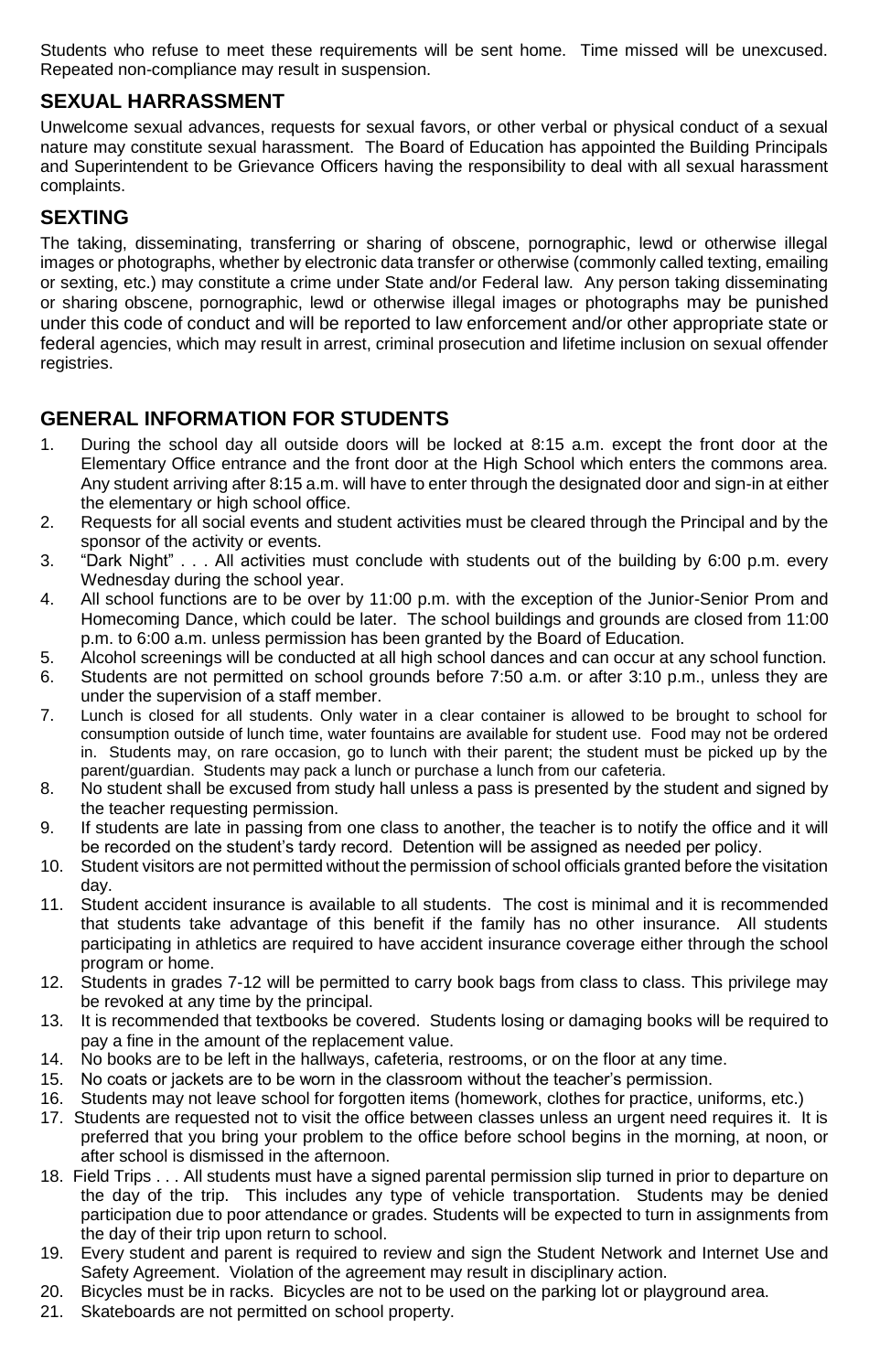- 22. Homework is an important part of the educational process. Failure to complete homework by the established deadlines may result in students being kept after school, denial of privileges, or other disciplinary measures being taken.
- 23. Electronic video surveillance equipment is used in both buildings. Recorded images may be used by the school in resolving discipline issues, and may be shared with law enforcement and court officials as deemed appropriate by the administration.
- 24. During ballgames and assemblies, student will be seated in the areas assigned by the administration.
- 25. Student lockers and book bags may be searched at any time.

#### **ELEMENTARY PLAYGROUND RULES AND REGULATIONS**

1. Elementary students are required to go outside during recess and noon period unless it is determined that the weather is too inclement and that all students will remain indoors. The only exceptions to this rule are:

a. One day exception based on classroom teacher's permission following note from parents.

b. Exception upon receipt of written note from family physician.

- 2. Appropriate clothing for outdoor play as well as indoor gym recreation or physical education should be worn by all students. Appropriate outdoor clothing includes boots, warm coats, etc. in cold weather. The building principal will determine when coats/extra layer needs to be worn during outside recess.
- 3. No throwing of snowballs, ice balls, rocks, etc. No sharp objects are to be carried.
- 4. No skates, no bare feet, no use of balls near windows.
- 5. Children will climb steps of slide only and will go down sitting and facing forward. No standing on slide or swings.
- 6. One person in a swing, not to be twisted or used sideways.
- 7. Students are not permitted on top of monkey bars.
- 8. Tag should not be played on the equipment.
- 9. No piggy-back riding or excessive roughness or red rover.
- 10. No standing on inside of doorways.
- 11. Restroom use with the permission of the playground teacher.
- 12. Avoid classroom areas which are in session.
- 13. Do not enter private property without permission.
- 14. Hard balls are not to be used.
- 15. No electronic devices are allowed on the playground.

#### **ELEMENTARY RULES FOR INDOOR RECESS**

- 1. No use of balls in the room.<br>2. No tag of any kind.
- No tag of any kind.
- 3. No cheers or loud yelling.
- 4. Students will stay in their homerooms.<br>5. Stay out of lockers.
- Stay out of lockers.
- 6. The students are encouraged to participate in quiet games and activities.

#### **ELEMENTARY PHYSICAL EDUCATION**

For the safety of your child, and the safety of others, tennis shoes are required for all physical education classes.

#### **JR/SR HIGH SCHOOL STUDY TABLES**

Any student in grade 7-12 who accumulates their 3<sup>rd</sup> missing assignment or more during a quarter will be required to attend study tables on Tuesday and Thursday mornings from 7:15-8:00 in the Commons. This will not be revoked until the student has submitted assignments to bring them below the 3 missing assignment threshold. Failure to show up to study tables will result in further punishment such as detention, Tuesday School, or In-School Assignment. Any student who is assigned study tables throughout the quarter will be ineligible to participate in the Stay List for that quarter.

#### **JR/SR HIGH SCHOOL STAY LIST**

Students in grades 7-12 will have the opportunity to leave early and/or arrive late at the end of each quarter as part of this incentive program. Students must meet all the necessary criteria to be able to participate. Students who leave school with their name on the Stay List will be assigned a Tuesday School.

## **KINDERGARTEN THRU GRADE 12 - STUDENT DISCIPLINE CODE**

New Bremen students are required to follow all the rules and regulations set forth by the Board of Education and Administration. Students who are attending school, a school sponsored activity or are under the discretionary jurisdiction of the school are expected to abide by the rules and regulations of the school. Also covered by school rules and regulations is misconduct by a pupil that occurs off property owned or controlled by the district but is connected to activities or incidents that have occurred on property owned or controlled by that district . . . and . . . misconduct by a pupil that, regardless of where it occurs, is directed at a district official or employee, or the property of such official or employee.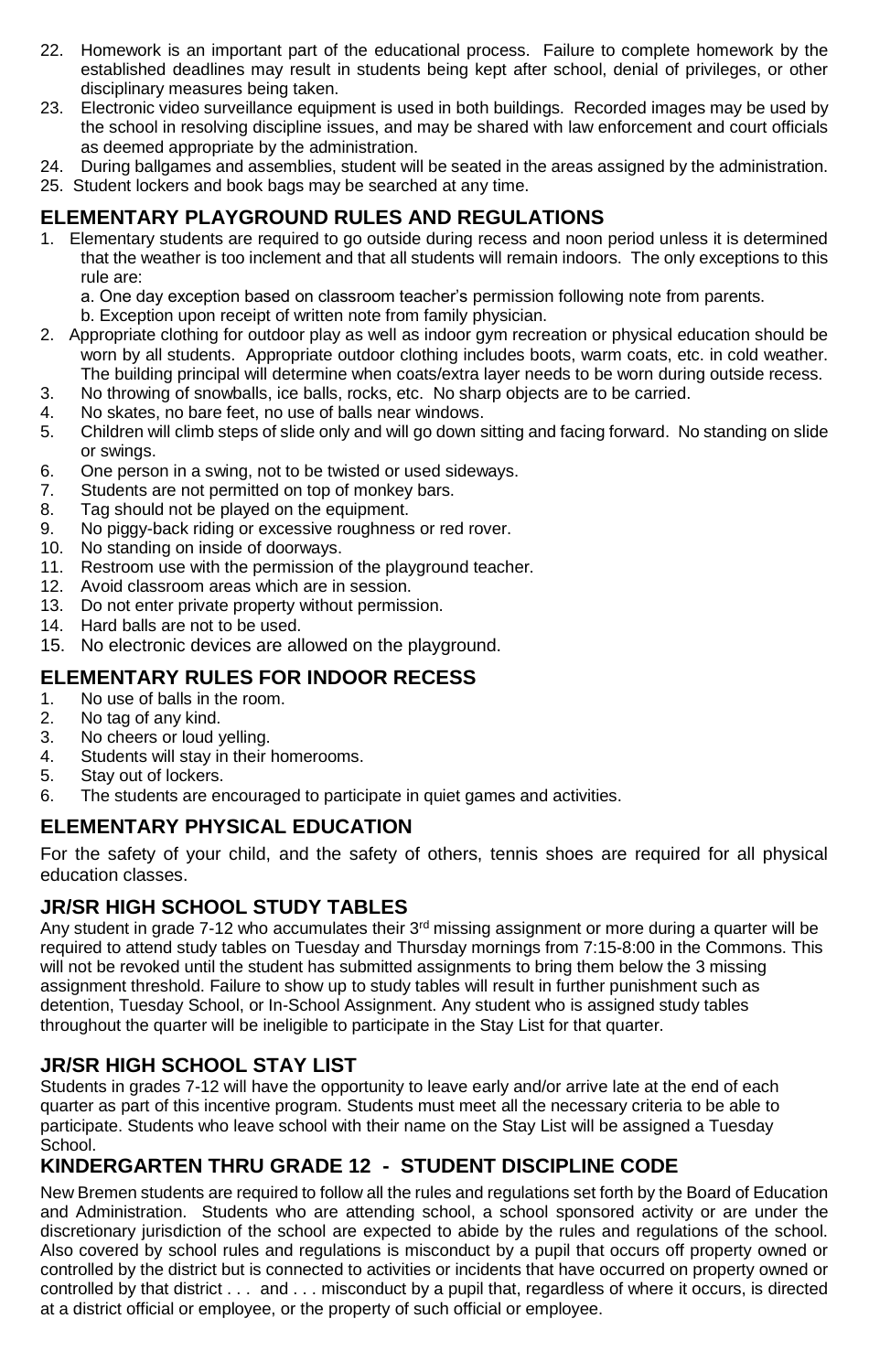The methods of discipline used by school employees to correct improper behavior may include, but shall not be limited to, the following:

#### **Methods of Discipline:**

- a. Verbal reprimand by the staff to improve student behavior.
- b. Counseling by teachers, administrators and members of the guidance staff.
- c. Denial of privileges which could include graduation, class trips, attending prom, or other extracurricular activities.
- d. Assertive discipline.
- e. Parental contact.
- f. Detention
- g. Removal from class or activity.
- h. Referral to a member of the guidance staff.
- i. Involving law enforcement officials.
- j. Filing of charges in Juvenile Court.
- k. Emergency removal.
- l. Out of School Suspension
- m. In-School Assignment
- n. Alternative School
- o. Expulsion by the Local Superintendent.
- p. Permanent exclusion by the State Superintendent.

**Permanent Exclusion:** The term permanent exclusion shall be understood to mean the permanent removal of a student from all school attendance and related activities by the State Superintendent. The permanent exclusion shall only apply when the student is age sixteen or over and is convicted of committing, or adjudicated delinquent for committing, any of the following offenses:

- a. Conveying, possessing, or carrying a deadly weapon onto school property or to a school function.
- b. Possessing or selling drugs on school property or at a school function.
- c. Murder or aggravated murder on school property or at a school function.
- d. Voluntary or involuntary manslaughter on school grounds or at a school function.
- e. Assault or aggravated assault on school grounds or at a school function.
- f. Rape, gross sexual imposition, or felonious sexual penetration on school grounds, at a school function, or when the victim is a school employee.
- g. Complicity in any of the above offenses, regardless of location.

Board Policy authorizes the expulsion of a student for up to one year for making a bomb threat to a school or a school activity. Bomb threats are a violation of federal law which can result in a five-year jail term and/or a \$5,000 fine. Appropriate law enforcement agencies will be notified.

**Student Disciplinary Action:** In determining the appropriate disciplinary action which is necessary to properly maintain a conducive educational environment, it is important to classify the behavior as minor or major misconduct. The following categories are established with examples of inappropriate behavior which most often occur, but are not limited to the examples given:

#### **A.****Minor Misconduct Behavior**

- 1. Disobeying classroom or school rules.
- 2. Being tardy to class.
- 3. Inappropriate actions or dress which is dangerous, disruptive and/or distracting to the educational process.
- 4. Disrespect of school personnel through actions or verbal expression.<br>5. Inappropriate care for classroom textbooks, supplies or equipment.
- 5. Inappropriate care for classroom textbooks, supplies or equipment.
- 6. **\*** Failure to complete homework or school assignments.
- 7. Hazing.
- 8. Use of profanity or obscene language or inappropriate gestures.
- 9. **\*** Plagiarizing and/or cheating or lying.
- 10. **\*** Unexcused absence from class or school.
- 11. Disobeying school rules concerning student use of cars.
- 12. Public display of affection.
- 13. Unauthorized use of school equipment or materials.
- 14. Other types of minor misconduct behaviors as determined by the administration.

#### *\** **Classroom grades and/or credit may be affected with this offense as noted in the Student Handbook or Board Policy Book**.

- 1<sup>st</sup> Violation: The teacher may use any or a combination of actions listed in the Methods of Discipline (a thru h). Depending on severity of the offense, the administrator, if involved, may impose suspension.
- 2<sup>nd</sup> Violation: The student may be suspended by the principal for a period of one  $(1)$  to three  $(3)$ days.
- 3rd Violation: Reclassification of behavior as Major Misconduct.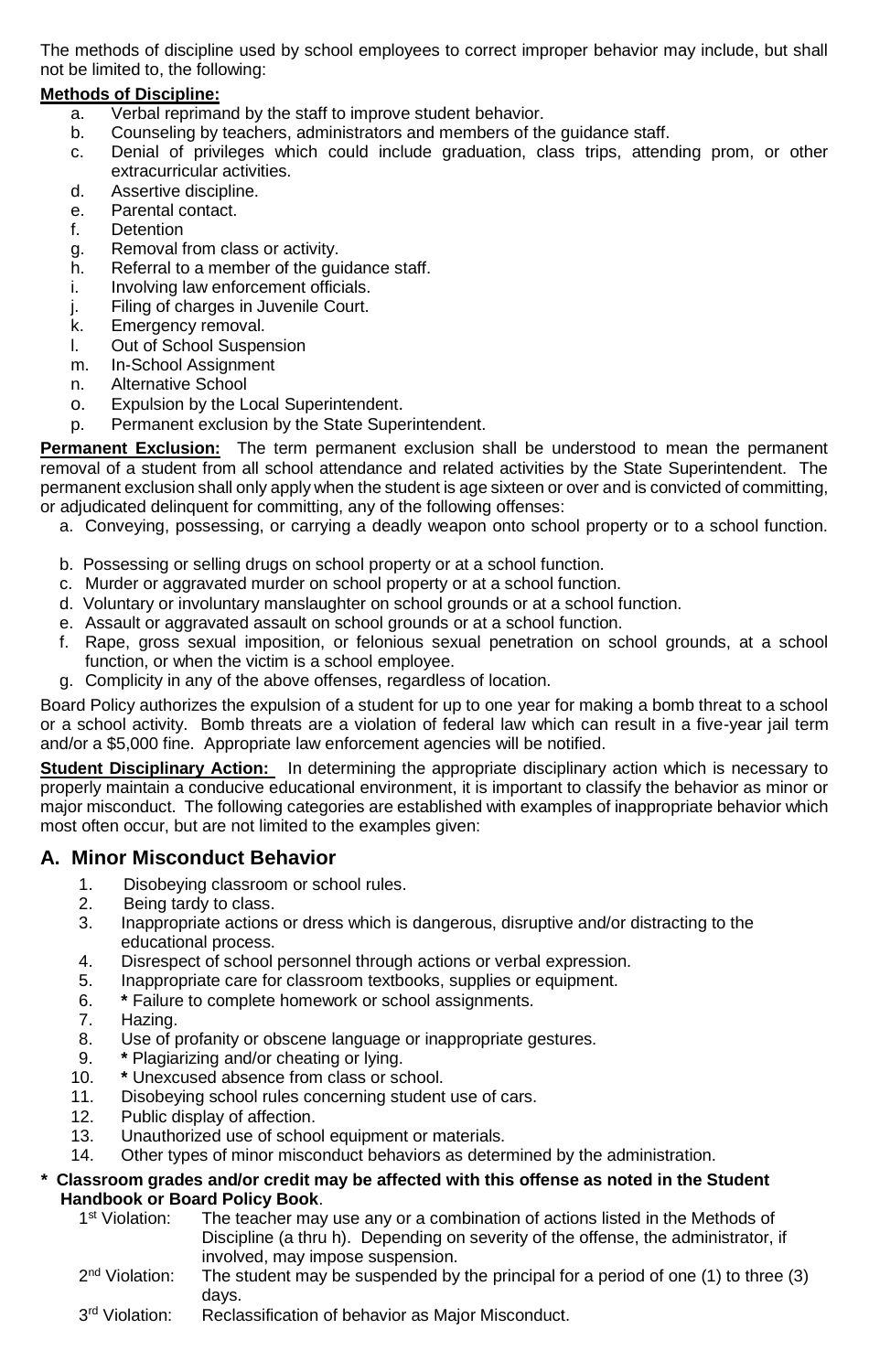#### **B. Major Misconduct Behavior**

- 1. Third violation offenses of minor misconduct behavior.<br>2. Disruption of the school, the classroom or another's ed
- 2. Disruption of the school, the classroom or another's educational welfare<br>3. Eighting or assaulting a teacher staff member or student
- Fighting or assaulting a teacher, staff member, or student.
- 4. False alarm.
- 5. Possession, use selling, or showing evidence of use of any illegal drug, counterfeit drug, narcotic or alcoholic beverage, or paraphernalia on school property or at any school function. Alcohol breathalyzer or urine analysis test may be given at any extracurricular or school activity if suspicion of alcohol or drugs are present. Local law enforcement officials may be contacted.
	- a. 1 1<sup>st</sup> Offense: Normally a suspension of up to 5 days.
	- $b.$ 2<sup>nd</sup> Offense: Normally an expulsion of up to 80 days.
- 6. Possession or use of any tobacco product or accompanying paraphernalia.
- 7. Possession or use of any e-cigarette and/or vaping device.
- 8. The use or possession of fireworks, firearms or weapons.<br>9. Skipping class, detention, or being off limits.
- Skipping class, detention, or being off limits.
- 10. Any illegal or disruptive behavior (stealing, forgery, hazing, threats, etc.)
- 11. Insubordination (refusal to obey reasonable directions).
- 12. Excessive tardiness or unexcused absences.
- 13. Any verbal or physical sexual harassment.
- 14. Other types of major misconduct behaviors as determined by the administration to be antisocial and/or disruptive.

**Corrective Action:** The principal may use any or a combination of actions listed in the Methods of Discipline (a thru p). Although the principal may suspend a student up to ten days in addition to recommending expulsion to the superintendent, a progression of suspensions (3-5-10) is encouraged unless the action(s) of the student warrant deviation from standard practice. A suspended student may be allowed to make-up school work missed due to suspension and will receive 100% credit for correctly completed work during the length of the suspension. Work is due the day of return. Tests may be made up for 100% credit as well.

## **SUSPENSION / REMOVAL / EXPULSION / DETENTION**

#### **Suspension**

- 1. The Principal or Superintendent may suspend up to a period not to exceed ten school days.
- 2. Written notice of intention to suspend including reasons why will be given to the pupil.
- 3. The pupil will have the opportunity to appear at an informal hearing immediately.
- 4. The parents, guardian or custodian of the pupil and the Treasurer of the Board will be notified of the suspension within twenty-four hours of the actual suspension.
- 5. The notice of suspension will include the reasons and the right to appeal. The complete procedure is outlined in Board Policy.

#### **Removal**

- 1. The Principal or the Superintendent may remove a pupil from the premises, or from any curricular or extracurricular activity.
- 2. A teacher may remove the pupil from curricular or extracurricular activity but not from the premises during school-time hours.
- 3. The pupil will have the opportunity to appear at an informal hearing and a due process hearing will be held within seventy-two hours after the removal if the student's actions may lead to a suspension or expulsion.
- 4. The parents, guardian or custodian of the pupil and the Treasurer of the Board will be notified of the decision within twenty-four hours of the actual suspension or expulsion.
- 5. The notice of suspension or expulsion will include the reasons and the right to appeal. The complete procedure is outlined in Board Policy.
- 6. In an emergency removal, a pupil can be kept from class until the matter of misconduct is disposed of.

#### **Expulsion**

- 1. Only the Superintendent may expel a pupil for up to eighty school days, which may carry over into the next school year.
- 2. Written notice of the intention to expel including reason why will be given to the pupil and his parents, guardian or custodian.
- 3. The right of a hearing before the Superintendent by the pupil and parents, etc. is given upon request. The time of the hearing shall not be more than five days after the notice is given.
- 4. The parents, guardian or custodian of the pupil and the Treasurer of the Board will be notified of the decision to expel within twenty-four hours of the actual expulsion.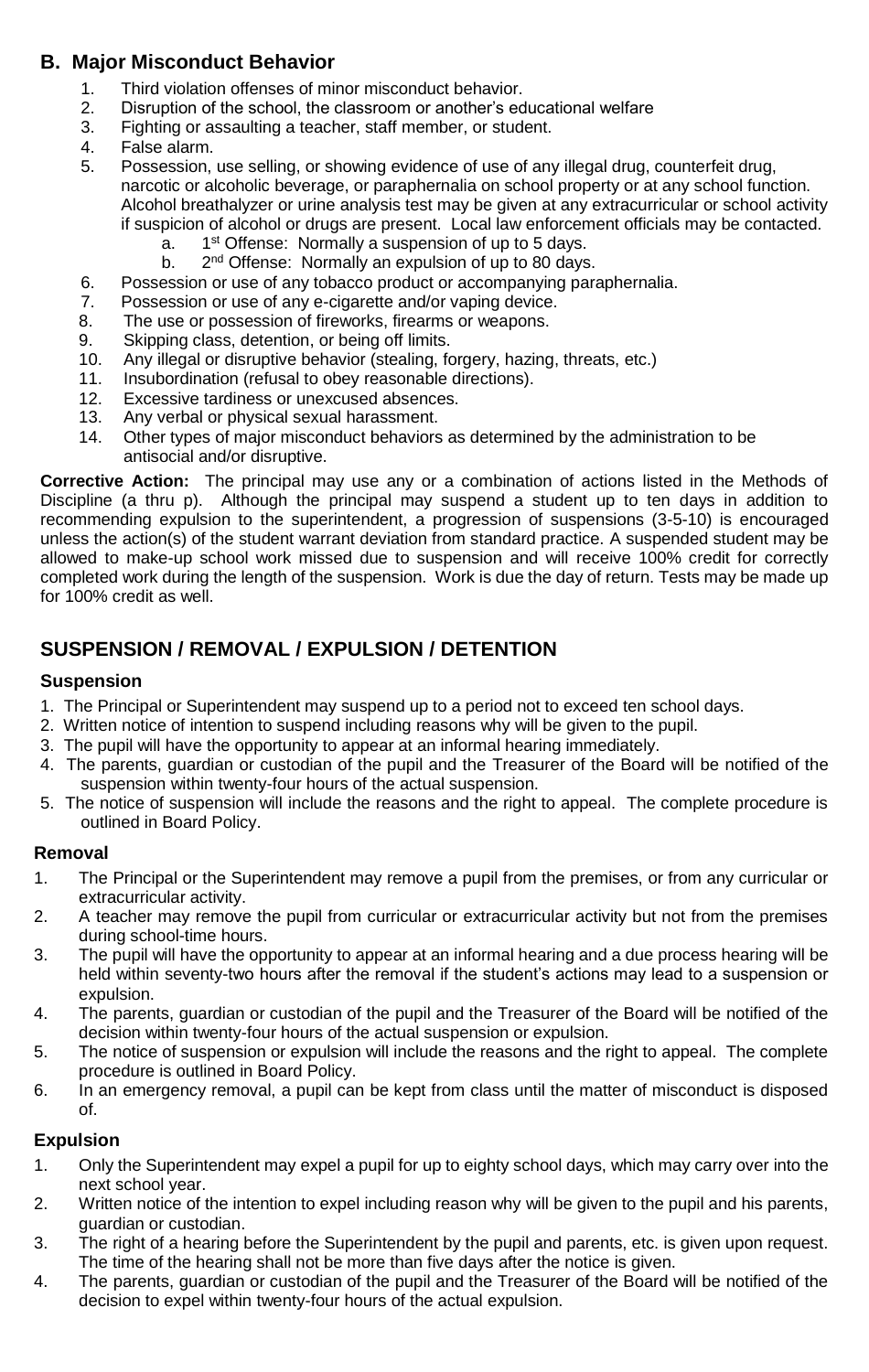- 5. The notice of expulsion will include the reasons and the right to appeal to the Board of Education. The complete procedure is outlined in Board Policy.
- 6. A student may be expelled for up to one year if he/she commits an act that inflicts serious physical harm to persons or property if it was committed at school, on other school property or at a school activity, event, or program.

#### **Detention**

Unless a teacher chooses to have the pupil serve detention in his/her classroom, 7-12 detentions will be served from 7:20 to 8:05 a.m. on Tuesdays. Grades 5-6 detentions will be served on Wednesdays from 3:10 to 3:50. The following specific rules apply to the detention settings as well as all normal school rules:

- 1. Repeatedly missing detention will result in Tuesday School, Alternative School, and/or Suspension.
- 2. Students arriving late will have their detention reassigned.
- 3. No food or beverages in detention.
- 4. The pupil must bring school work and remain busy throughout detention. (No sleeping)
- 5. No talking or disturbing the detention setting.

Repeated rule infractions will result in more serious disciplinary actions being implemented. Suggested steps include:

| 1 <sup>st</sup> Offense         | Detention and parent contacted by teacher.    |
|---------------------------------|-----------------------------------------------|
| 2 <sup>nd</sup> Offense         | Detention and letter sent home from office.   |
| 3 <sup>rd</sup> Offense         | <b>Tuesday School</b>                         |
| 4 <sup>th</sup> Offense         | In-School Assignment / Alternative School     |
| 5 <sup>th</sup> Offense or More | Out-Of-School Suspension / Alternative School |
|                                 |                                               |

#### **POSITIVE BEHAVIOR INTERVENTIONS AND SUPPORTS – PBIS**

PBIS will be implemented in the elementary as a clear system for all expected behaviors. Through PBIS, we will work to create and maintain a productive, safe environment in which ALL school community members have clear expectations and understandings of their role in the educational process. A PBIS Handbook will be given to all elementary students which includes a proactive approach to school-wide discipline, the code of conduct, and any specific grade level behavior management plans.

## **BULLYING AND OTHER FORMS OF AGGRESSIVE BEHAVIOR**

Bullying is defined as 'an individual or a group of people with more power, repeatedly and intentionally causing hurt or harm to another person or group of people who feel helpless to respond.' Harassment, intimidation, bullying, or cyber bullying toward a student, whether by other students, staff, or third parties is strictly prohibited and will not be tolerated. This prohibition includes aggressive behavior, physical, verbal, and psychological abuse. Gestures, comments, threats, or actions which cause or threaten to cause bodily harm or personal degradation will not be tolerated. This applies to all activities in the District, including activities on school property or while in route to or from school, and those occurring off school property if the student is at any school-sponsored, school-approved or school-related activity or function, such as field trips or athletic events where students are under the school's control or in a school vehicle.

#### **TOBACCO/VAPING POLICY**

First offense will result in a suspension from school for a determined number of days. After the first offense, the school may require students to attend a substance abuse class at the cost of the student and or parent/guardian. Second offense will result in a suspension from school for a determined number of days, and the student may be required to receive professional assistance. Failure to receive professional assistance will extend the students suspension for a determined number of days. A third offense will result in a ten-day suspension and request for expulsion. Any tobacco violation by a minor will be reported to the Auglaize County Prosecutor's office.

#### **POSSESSION/USE OF DRUGS AND/OR ALCOHOL**

Possessing, using, transmitting or concealing, or being under the influence of any alcoholic beverage, or controlled substance is not permitted. If a building principal has a reasonable individualized suspicion of drug or alcohol use, s/he may request the student in question to submit to any appropriate testing including but not limited to, a breathalyzer test of urinalysis. In such circumstance, the student will be taken to a private administrative or instructional area on school property for such testing with at least one other member of the teaching or administrative staff present as a witness to the test. If a student refuses to take the test, s/he will be advised that such denial leaves the observed evidence of alcohol or drug use unrefuted thus leading to possible disciplinary action. The student will then be given a second opportunity to take the test.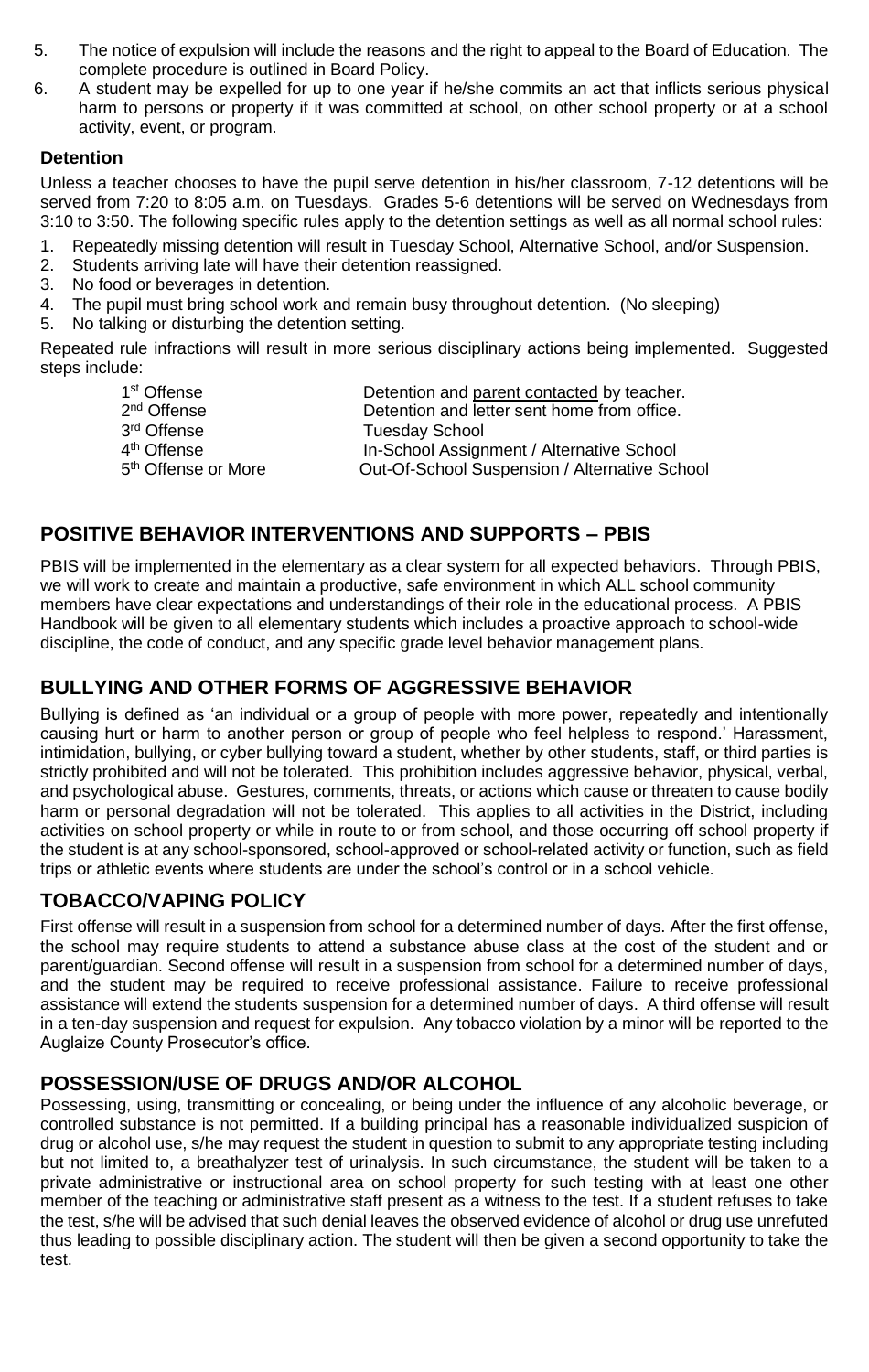## **SEARCH AND SEIZURE**

Administrators may search a student or his/her property (including vehicles, purses, backpacks, etc) with or without the student's consent, whenever they reasonably suspect that a search will lead to the discovery of evidence of a violation of law or school rules. The extent of the search will be governed by the seriousness of the alleged infraction and the student's age. Student lockers are the property of the District and students have no reasonable expectation of privacy. School authorities may conduct random searches of the lockers and their contents at any time without announcement. Unannounced and random canine searches may also be conducted.

## **INTERROGATION OF STUDENTS**

The School is committed to protecting students from harm that may be connected with the school environment and also recognizes its responsibility to cooperate with law enforcement and public child welfare agencies. While the School believes these agencies should conduct their investigations off school property if possible, investigations can take place at school in emergency situations or if the violation being investigated occurred on school property.

Before students are questioned as witnesses or suspects in an alleged criminal violation, the building administrator will attempt to contact a parent prior to questioning and shall remain in the room during questioning.

If a student is questioned as the subject of alleged child abuse or neglect, the building administrator will attempt to contact a parent prior to questioning, and s/he or a designee will remain in the room during questioning. If the agency is investigating the alleged child abuse or neglect suspects the parent is the perpetrator, neither parent will be contacted prior to questioning, but the building administrator or designee will remain in the room during questioning.

## **HAZING AND BULLYING (Harassment, Intimidation and Dating Violence)**

The prohibition against hazing, dating violence, harassment, intimidation or bullying is publicized in student handbooks and in the publications that set the standard of conduct for schools and students in the District. In addition, information regarding the policy is incorporated into employee handbooks and training materials.

#### **School Personnel Responsibilities and Complaint Procedures**

Hazing, bullying behavior and/or dating violence by any student/school personnel in the District is strictly prohibited, and such conduct may result in disciplinary action, including suspension and/or expulsion from school. Hazing bullying and/or dating violence means any intentional written, verbal, graphic or physical acts, including electronically transmitted acts, either overt or covert, by a student or group of students toward other students/school personnel with the intent to haze, harass, intimidate, injure, threaten, ridicule or humiliate. Such behaviors are prohibited on or immediately adjacent to school grounds, at any schoolsponsored activity; in any District publication; through the use of any District-owned or operated communication tools, including but not limited to District e-mail accounts and/or computers; on schoolprovided transportation or at any official school bus stop.

Hazing, bullying and/or dating violence can include many different behaviors. Examples of conduct that could constitute prohibited behaviors include, but are not limited to:

- 1. physical violence and/or attacks;
- 2. threats, taunts and intimidation through words and/or gestures;
- 3. extortion, damage or stealing of money and/or possessions;
- 4. exclusion from the peer group or spreading rumors;
- 5. repetitive and hostile behavior with the intent to harm others through the use of information and communication technologies and other web-based/online sites (also known as "cyber bullying"), such as the following:
	- A. posting slurs on websites, social networking sites, blogs or personal online journals;
	- B. sending abusive or threatening e-mails, website postings or comments and instant messages:
	- C. using camera phones to take embarrassing photographs or videos of students and/or distributing or posting the photos or videos online and
	- D. using websites, social networking sites, blogs or personal online journals, e-mails or instant messages to circulate gossip and rumors to other students.
- 6. excluding others from an online group by falsely reporting them for inappropriate language to Internet service providers.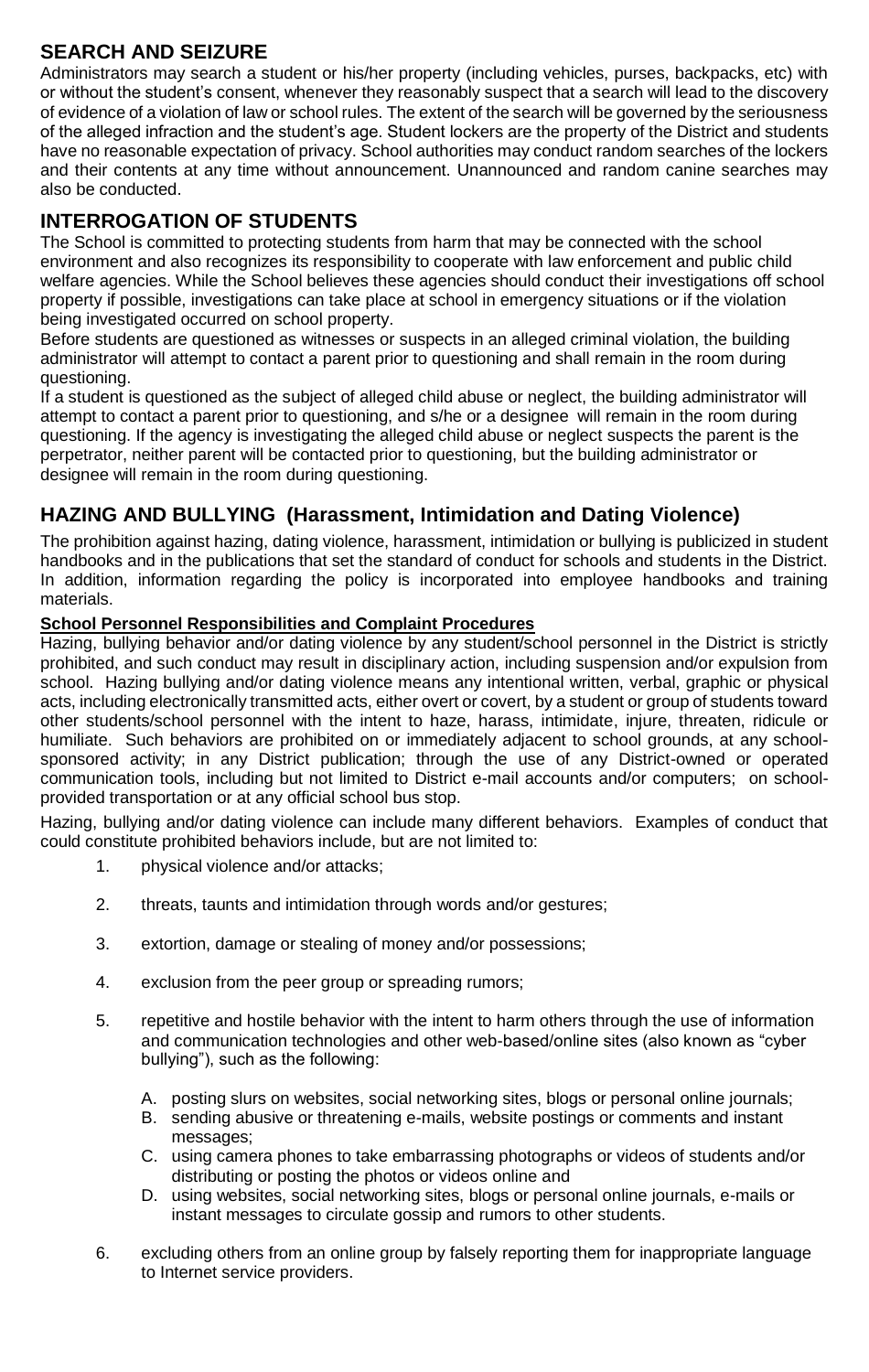In evaluating whether conduct constitutes hazing or bullying, special attention is paid to the words chosen or the actions taken, whether such conduct occurred in front of others or was communicated to others, how the perpetrator interacted with the victim and the motivation, either admitted or appropriately inferred.

#### **Teachers and Other School Staff**

Teachers and other school staff who witness acts of hazing, bullying and/or dating violence as defined above, promptly notify the building principal/designee of the event observed, and promptly file a written incident report concerning the events witnessed.

Teachers and other school staff who receive student or parent reports of suspected hazing, bullying and/or dating violence promptly notify the building principal/designee of such report(s). If the report is a formal, written complaint, the complaint is forwarded to the building principal/designee no later than the next school day. If the report is an informal complaint by a student that is received by a teacher or other professional employee, he/she prepares a written report of the informal complaint that is forwarded to the building principal/designee no later than the next school day.

#### **Complaints**

#### 1. Formal Complaints

Students and/or their parents or guardians may file reports regarding suspected hazing, harassment, intimidation, bullying and/or dating violence. The reports should be written. Such written reports must be reasonably specific including person(s) involved; number of times and places of the alleged conduct; the target of suspected harassment, intimidation and/or bullying and the names of any potential student or staff witnesses. Such reports may be filed with any school staff member or administrator. They are promptly forwarded to the building principal/designee for review and action.

#### 2. Informal Complaints

Students, parents or guardians and school personnel may make informal complaints of conduct that they consider to be harassment, intimidation and/or bullying by verbal report to a teacher, school administrator or other school personnel. Such informal complaints must be reasonably specific as to the actions giving rise to the suspicion of hazing, harassment, intimidation and/or bullying, including person(s) involved, number of times and places of the alleged conduct, the target of the prohibited behavior(s) and the names of any potential student or staff witness. The school staff member or administrator who receives the informal complaint promptly documents the complaint in writing, including the above information. This written report by the school staff member and/or administrator is promptly forwarded to the building principal/designee for review and action.

#### 3. Anonymous Complaints

Students who make informal complaints as set forth above may request that their name be maintained in confidence by the school staff member(s) and administrator(s) who receive the complaint. The anonymous complaint is reviewed and reasonable action is taken to address the situation, to the extent such action (1) does not disclose the source of the complaint, and (2) is consistent with the due process rights of the student(s) alleged to have committed acts of hazing, bullying and/or dating violence.

#### 4. False Complaints

Students are prohibited from deliberately making false complaints of harassment, intimidation or bullying. Students found responsible for deliberately making false reports of harassment, intimidation or bullying may be subject to a full range of disciplinary consequences.

#### **Intervention Strategies**

1. Teachers and Other School Staff -

In addition to addressing both informal and formal complaints, school personnel are encouraged to address the issue of hazing, bullying and/or dating violence in other interactions with students.

School personnel may find opportunities to educate students about harassment, hazing, intimidation and bullying and help eliminate such prohibited behaviors through class discussions, counseling and reinforcement of socially appropriate behavior. School personnel should intervene promptly whenever they observe student conduct that has the purpose or effect of ridiculing, humiliating or intimidating another student/school personnel, even if such conduct does not meet the formal definition of harassment, hazing, intimidation or bullying.

#### 2. Administrator Responsibilities -

A. Investigation

The principal/designee is notified of any formal or informal complaint of suspected harassment, hazing, intimidation or bullying. Under the direction of the building principal/designee, all such complaints are investigated promptly. A written report of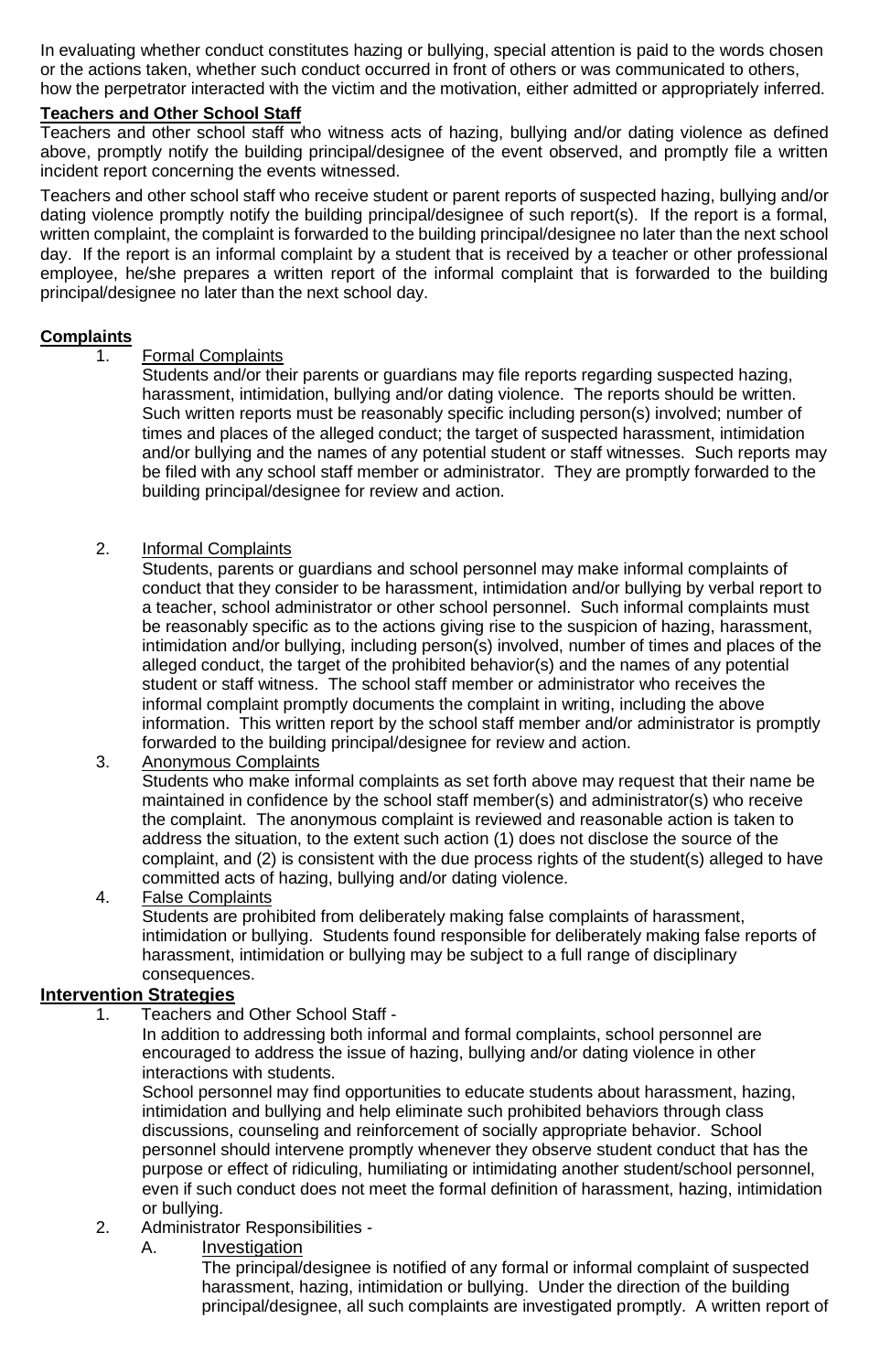the investigation is prepared when the investigation is complete. The report includes findings of fact, a determination of whether acts of hazing, bullying and/or dating violence were verified, and when prohibited acts are verified, a recommendation for intervention, including disciplinary action, is included in the report. Where appropriate, written witness statements are attached to the report. Notwithstanding the foregoing, when a student making an informal complaint has requested anonymity, the investigation of such complaint is limited as is appropriate in view of the anonymity of the complaint. Such limitation of the investigation may include restricting action to a simple review of the complaint (with or without discussing it with the alleged perpetrator), subject to receipt of further information and/or the withdrawal by the complaining student of the condition that his/her report be anonymous.

B. Nondisciplinary Interventions

When verified acts of hazing, bullying and/or dating violence are identified early and/or when such verified acts do not reasonably require a disciplinary response, students may be counseled as to the definition of the behavior, its prohibition and their duty to avoid any conduct that could be considered harassing, hazing, intimidating and/or bullying.

If a complaint arises out of conflict between students or groups of students, peer mediation may be considered. Special care, however, is warranted in referring some cases to peer mediation. A power imbalance may make the process intimidating for the victim and therefore inappropriate. The victim's communication and assertiveness skills may be low and could be further eroded by fear resulting from past intimidation and fear of future intimidation. In such cases, the victim should be given additional support. Alternatively, peer mediation may be deemed inappropriate to address the concern.

#### C. Disciplinary Interventions

When acts of harassment, intimidation and bullying are verified and a disciplinary response is warranted, students are subject to the full range of disciplinary consequences. Anonymous complaints that are not otherwise verified, however, cannot provide the basis for disciplinary action.

In-School assignment and out-of-school suspension may be imposed only after informing the accused perpetrator of the reasons for the proposed suspension and giving him/her an opportunity to explain the situation.

Expulsion may be imposed only after a hearing before the Board of Education, a committee of the Board or an impartial hearing officer designated by the Board of Education in accordance with Board policy. This consequence is reserved for serious incidents of harassment, intimidation or bullying and/or when past interventions have not been successful in eliminating prohibited behaviors. Allegations of criminal misconduct are reported to law enforcement, and suspected child abuse is reported to Child Protective Services, per required timelines.

#### **Report to the Custodial Parent or Guardian of the Perpetrator**

If, after investigation, acts of harassment, intimidation and bullying by a specific student are verified, the building principal/designee notifies the custodial parent or guardian of the perpetrator, in writing, of that finding. If disciplinary consequences are imposed against such student, a description of such discipline is included in such notification.

Strategies are developed and implemented to protect students from new or additional harassment, intimidation or bullying, and from retaliation following reporting of incidents.

#### **Reports to the Victim and His/Her Custodial Parent or Guardian**

If, after investigation, acts of bullying or hazing against a specific student are verified, the building principal/designee notifies the custodial parent/guardian of the victim of the finding. In providing such notification, care must be taken to respect the statutory privacy rights of the perpetrator.

Bullying matters, including the identity of both the charging party and the accused, are kept confidential to the extent possible. Although discipline may be imposed against the accused upon a finding of guilt, retaliation is prohibited.

School administrators shall notify both the custodial parents or guardians of a student who commits acts of harassment, intimidation, bullying and/or dating violence and the custodial parents or guardians of students against whom such acts were committed, and shall allow access to any written reports pertaining to the incident, to the extent permitted by law.

#### **Police and Child Protective Services**

In addition to, or instead of, filing a complaint through this policy, a complainant may choose to exercise other options including, but not limited to, filing a complaint with outside agencies or filing a private lawsuit.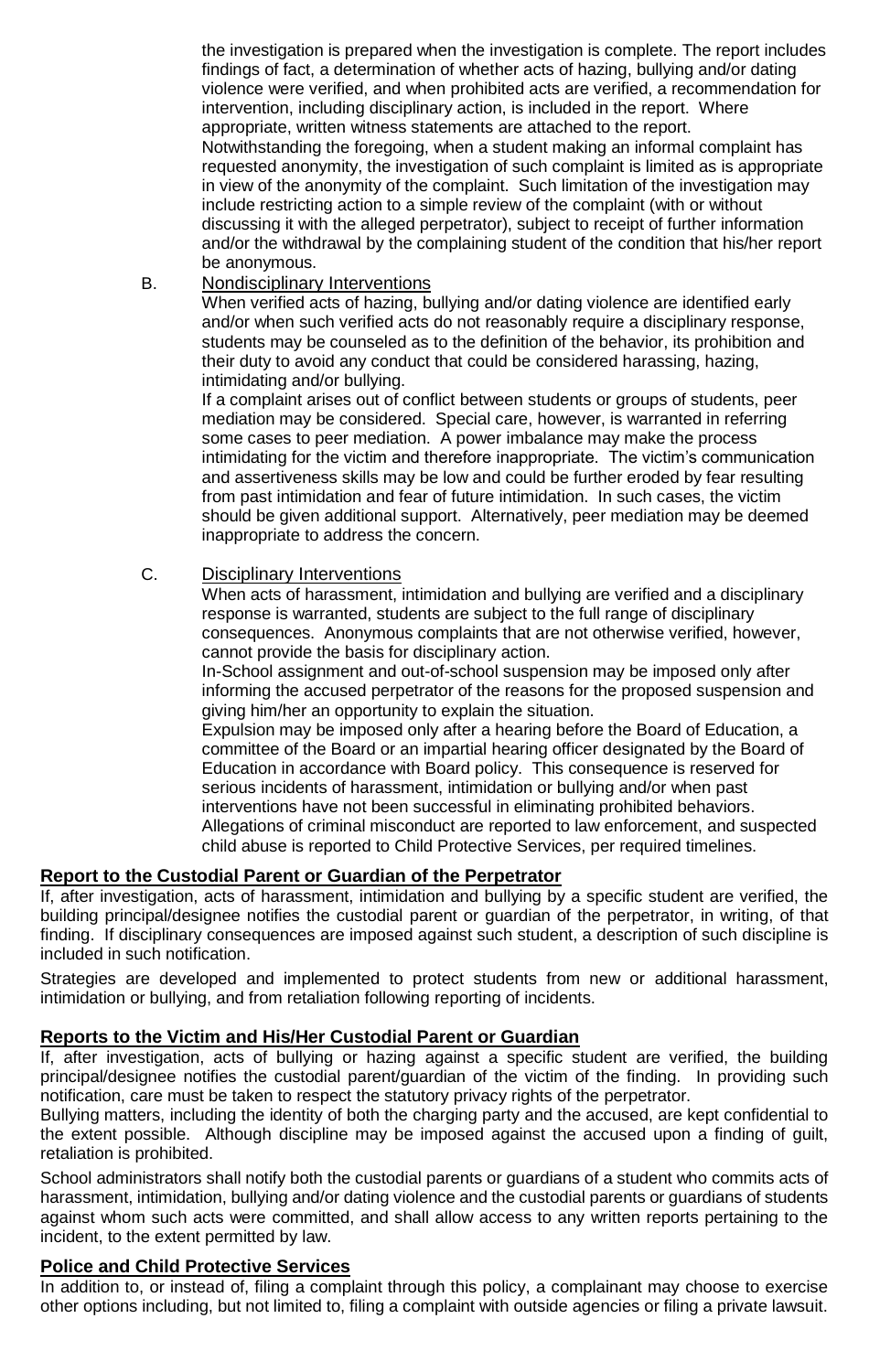Nothing prohibits a complainant from seeking redress under any other provision of the Ohio Revised Code or common law that may apply.

The District must also investigate incidents of hazing, bullying and/or dating violence for the purpose of determining whether there has been a violation of District policy or regulations, even if law enforcement and/or the public children's services are also investigating. All District personnel must cooperate with investigations by outside agencies.

#### **STUDENT NETWORK AND INTERNET ACCEPTABLE USE AND SAFETY AGREEMENT**

Advances in Internet technology and other related technologies continue to alter the ways in which information is accessed, communicated, and transferred in society. Such changes drive the need for educators to adapt their means and methods of instruction, and the way they approach student learning. However, access to the incredible quantity of information available through the Internet brings with it certain unique challenges and responsibilities. This Network and Internet Use and Safety Agreement has been adopted by the district to inform students, and their parents, about the expected responsibilities while using the District's technology network and the District's connection to the Internet.

For the purposes of this document, the District's Technology Network, consisting of the district's connection to the Internet, its networking infrastructure, all school-provided online accounts for students and staff, and its computers, tablets, smart phones and all other devices capable of connecting to our networking infrastructure shall be known as the "Network".

First and foremost, the District's Network has a limited educational purpose. The Network has not been established as a public access service or a public forum. The New Bremen Board of Education does have the right to place restrictions on its Network to assure that use of the Network is in accord with its limited educational purpose. Student use of the Network will be governed by this agreement and the related administrative guidelines, and the Student Code of Conduct. The due process rights of all users will be respected in the event there is a suspicion of inappropriate use of the Network, however users have no right or expectation to privacy when using the Network, including, but not limited to, privacy in the content of their personal files, e-mails, and records of their online activity while on the Network.

The Board of Education encourages students to utilize the Network in order to promote educational excellence in our schools by providing them with the opportunity to develop the resource sharing, innovation, and communication skills and tools that are essential to both life and work. However, please be aware that the Board may not be able to completely limit Network access, using technological means, to only those services and resources that have been authorized for the purpose of instruction, study and research related to the curriculum.

#### **Content Filtering**

Pursuant to Federal law, the Board has implemented technology protection measures, which protect against (e.g. filter or block) access to visual displays/depictions/materials that are obscene, constitute child pornography, and/or are harmful to minors, as defined by the Children's Internet Protection Act. At the discretion of the Board or the Superintendent, the technology protection measures may be configured to protect against access to other material considered inappropriate for students to access. The Board also utilizes software and/or hardware to monitor online activity of students to restrict access to child pornography and other material that is obscene, objectionable, inappropriate and/or harmful. It is important to note that the district monitors all school-provided online accounts regardless of when a student uses the account or from where they are using the account and regardless of the device that is being used to access the account, even if that device is not owned by the district. The technology protection measures may not be disabled at any time that students may be using the Network, if such disabling will cease to protect against access to materials that are prohibited under the Children's Internet Protection Act. Any student who attempts to disable the technology protection measures will be subject to discipline.

The Superintendent or Director of Technology may temporarily or permanently unblock access to Internet sites containing appropriate material, if access to such sites has been inappropriately blocked by the technology protection measures. The determination of whether material is appropriate or inappropriate shall be based on the content of the material and the intended use of the material.

Parents are advised that a determined user may be able to gain access to services and/or resources on the Internet that the Board has not authorized for educational purposes. In fact, it is impossible to guarantee students will not gain access through the Internet to information and communications that they and/or their parents may find inappropriate, offensive, objectionable or controversial. Parents assume risks by consenting to allow their child to participate in the use of the Internet. Parents are responsible for setting and conveying the standards that their children should follow when using the Internet. The Board supports and respects each family's right to decide whether to apply for independent student access to the Internet.

#### **Internet Safety Education**

Pursuant to Federal law, students shall receive education about the following:

A. Safety and security while using e-mail, chat rooms, social media, and other forms of electronic communications.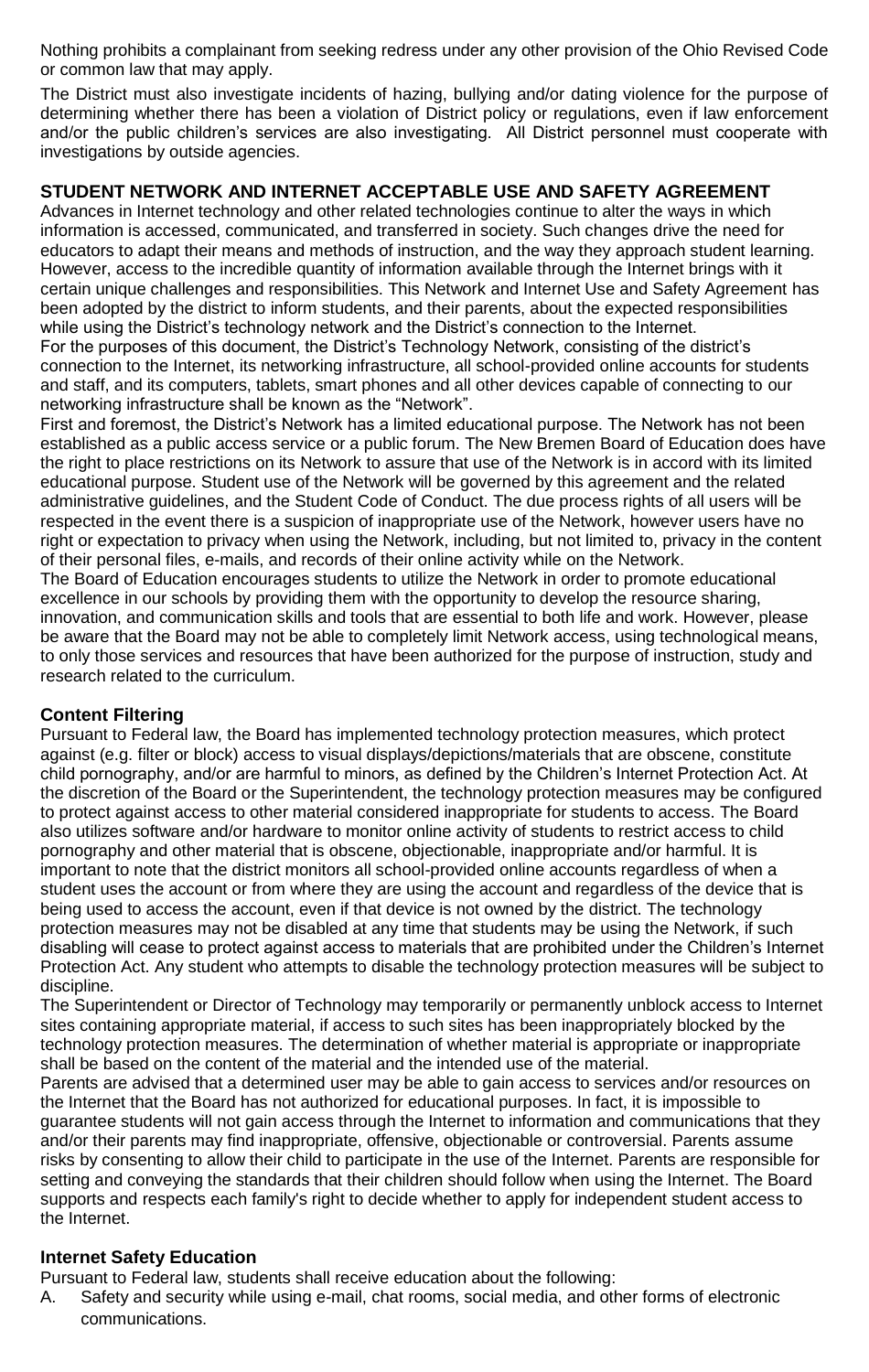- B. The dangers inherent with the online disclosure of personally identifiable information
- C. The consequences of unauthorized access (e.g., "hacking") cyber bullying and other unlawful or inappropriate activities by students online, and
- D. The unauthorized disclosure, use, and dissemination of personal information regarding minors

Building principals are responsible for coordinating and/or providing training so that Internet users under their supervision are knowledgeable about this agreement and its accompanying guidelines. The Board expects that staff members will provide guidance and instruction to students in the appropriate use of the Internet. Such training shall include, but not be limited to, education concerning appropriate online behavior, including interacting with other individuals on social networking websites and in chat rooms and cyber bullying awareness and response.

#### **Network Use Rules and Restrictions**

Students are responsible for good behavior on the Board's computers/network and the Internet, and while utilizing the Network from their own personal electronics, just as they are in classrooms, school hallways, and other school premises and school sponsored events. Communications on the Internet are often public in nature and therefore, general school rules for behavior and communication apply. The Board does not sanction any use of its Network or the Internet that is not authorized by or conducted strictly in compliance with this agreement and its accompanying guidelines.

In addition, because the district assigns online accounts to students and those accounts can be used from any device at any time, students are responsible for their online behavior while using these schoolprovided accounts, even when done so outside of the school day, on a personally-owned device and at any location.

Where applicable, students also agree to hold harmless the New Bremen School District of any costs incurred from the damage or theft of personal electronics brought onto and/or used on school property. School system technological resources are provided for school-related purposes only. Acceptable uses of such technological resources are limited to activities that support learning and teaching. Use of school system technological resources for other purposes, including but not limited to, commercial gain or profit or assisting in a political campaign is prohibited.

Under no circumstance may software purchased by the school system be copied for personal use. Students and employees must comply with all applicable board policies, administrative regulations, and school standards and rules in using technological resources. All applicable laws, including those relating to copyrights and trademarks, confidential information, and public records, apply to technological resource use. Any use that violates state or federal law is strictly prohibited.

No student may use the Network to send email to multiple users on issues not school-related. This use of email is considered spam and may result in disciplinary action and revocation of privileges.

No user of technological resources, including a person sending or receiving electronic communications, may engage in creating, intentionally accessing, downloading, storing, printing or transmitting images, graphics (including still or moving pictures), sound files, text files, documents, messages or other material that is obscene, defamatory, profane, pornographic, harassing or considered to be harmful to minors. No user of technological resources shall use the Network or their own personal device to harass, insult, defame, threaten, attack or bully others.

Users of technological resources may not send electronic communications fraudulently (i.e., by misrepresenting the identity of the sender).

Users must respect the privacy of others. When using e-mail, chat rooms, social media platforms, blogs or other forms of electronic communication, students must not reveal personally identifiable, private or confidential information of themselves or other people.

Users may not intentionally or negligently damage computers, computer systems, electronic devices, software or computer networks. Users may not knowingly or negligently transmit computer viruses or selfreplicating messages or deliberately try to degrade or disrupt system performance. Users must scan any downloaded files for viruses. Only designated technology staff may install software on district computers. Users may not create or introduce games, network communications programs or any foreign program or software onto any school system computer, electronic device or network without the express permission of the Director of Technology or designee.

Users are prohibited from engaging in unauthorized or unlawful activities, such as "hacking" or using the computer network to gain or attempt to gain unauthorized or unlawful access to other computers, computer systems or accounts.

Users are prohibited from using another individual's school-provided account. Users may not read, alter, change, execute or delete files belonging to another user.

Students may not use any technological resources during class time without permission from the teacher. Teachers and principals shall be responsible for adopting classroom procedures regarding use of technological resources during class time and making students aware of these procedures. Teachers shall supervise student use of the Internet and technological resources during instructional time.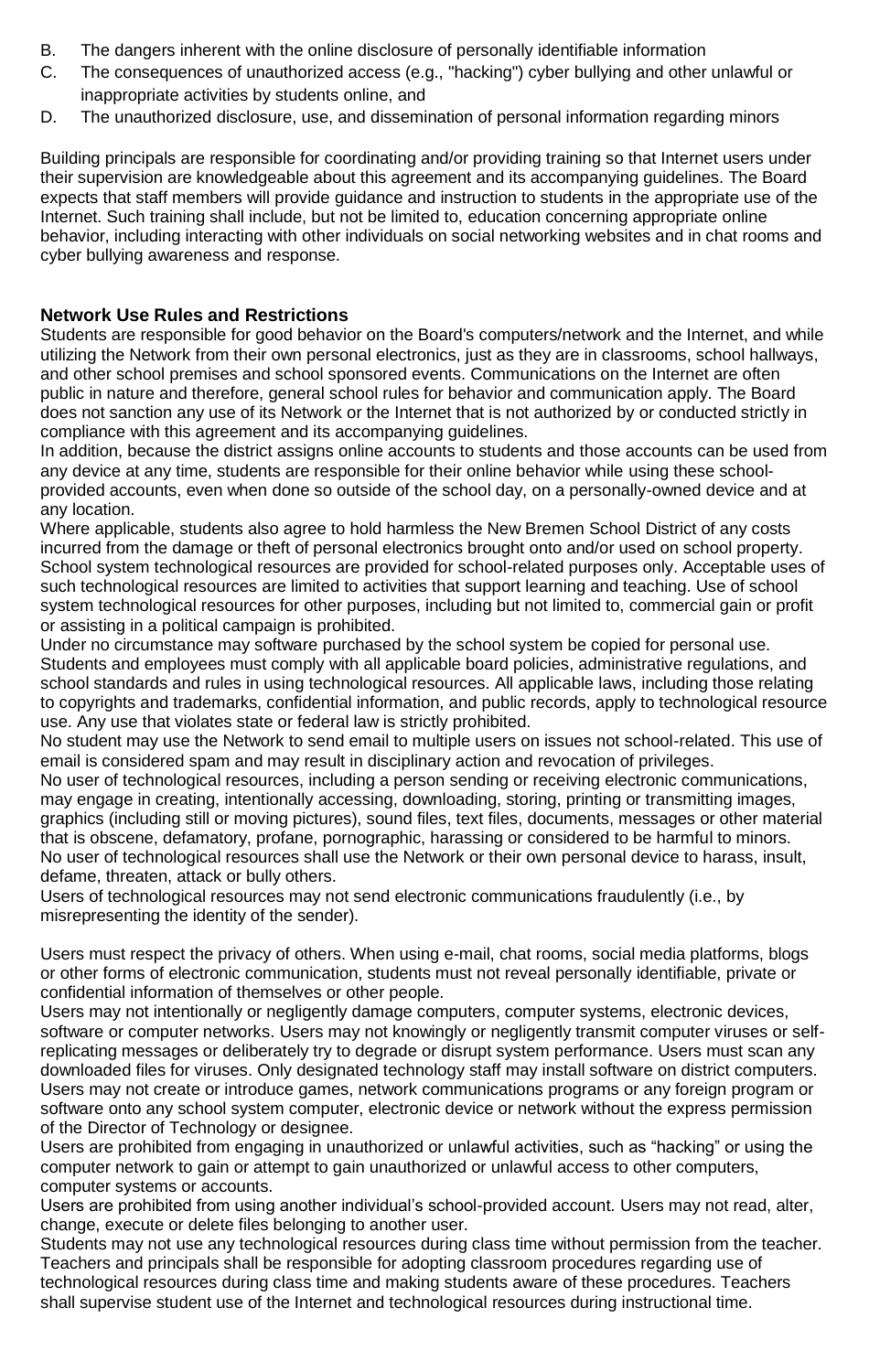Students shall not access social media for personal use from the District's Network, but shall be permitted to access social media for educational use in accordance with their teacher's approved plan for such use. Users may not reconfigure or move any equipment without permission and assistance from the Director of Technology or designee.

#### **Personal Electronic Devices**

Students in grades 5-12 may use their personally-owned electronic devices while at school, provided that that use has been approved by their classroom teacher or other school administration. However, users may not connect any personally-owned electronic device to the Network without permission from the Director of Technology.

Students in grades 5-12, shall be permitted to access the District's "guest" wireless Network from their personal electronic devices provided that that device is registered with the Director of Technology, but all access must be in accordance with this Acceptable Use and Safety Agreement.

Students are NOT permitted to use their own personally-owned devices to access the Internet via personal Wi-Fi accounts or by any manner other than connecting through the secure wireless connection provided by the school system.

Failure to register a personally-owned electronic device prior to connecting to any school Wi-Fi service or its Network will result in the connection being terminated and further access being denied. All access on the district's Network will be monitored by the District and access to content will be filtered in accordance with CIPA standards.

The times at which students may use their personally-owned devices, whether connected to the District's "guest" wireless Network, or not, shall be determined and regulated by district administration, faculty and staff in charge at the time the access is desired. The New Bremen "guest" wireless may be disabled at any time based on the needs of the District and users' privileges to access the network may be revoked at any time for any reason.

#### **Disciplinary Action**

Users who disregard this agreement and its accompanying guidelines may have their use privileges suspended or revoked, and disciplinary action taken against them. Users granted access to the Internet through the Board's electronic devices, or their own, assume personal responsibility and liability, both civil and criminal, for uses of the Internet not authorized by Board policy, this agreement and its accompanying guidelines.

The Board designates the Superintendent, Principals and Director of Technology as the administrators responsible for initiating, implementing, and enforcing this agreement and its accompanying guidelines as they apply to students' use of the Network. Students will be required to read and sign this agreement each school year as acceptance of its terms. Student and parents who choose not to accept and sign this agreement will be prohibited from gaining access to the New Bremen Network.

P.L. 106-554, Children's Internet Protection Act of 2000

47 U.S.C. 254(h), (1), Communications Act of 1934, as amended (2003)

20 U.S.C. 6801 et seq., Part F, Elementary and Secondary Education Act of 1965, as amended (2003) 18 U.S.C. 1460

18 U.S.C. 2246

18 U.S.C. 2256

20 U.S.C. 6777, 9134 (2003) 76 F.R. 56295, 56303